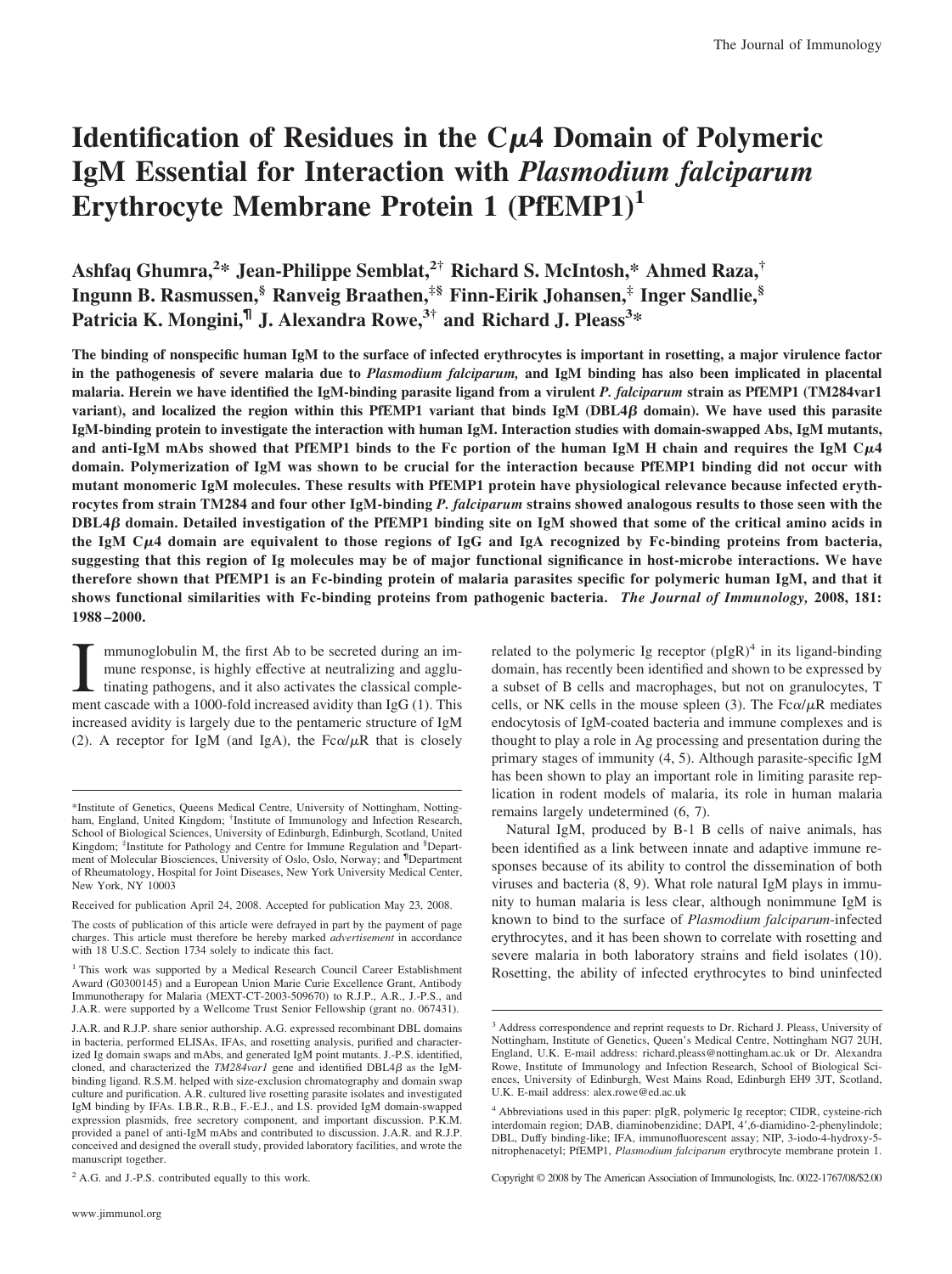ones, is associated with severe malaria in African children (11, 12), and rosettes often contain nonspecific human IgM (13–16). Intriguingly, infected erythrocytes implicated in placental adhesion are also able to bind natural nonspecific IgM (17, 18). Although pathogenic parasite isolates clearly bind IgM, it is unclear what advantage the ability to bind IgM offers a parasite in an infected erythrocyte, although in the case of rosetting phenotypes, it has been suggested that IgM could act as a bridge between infected and uninfected erythrocytes to stabilize rosettes (14, 15). However, even in the absence of information concerning their exact biological role, the IgM binding proteins are of considerable interest as immunochemical tools and model systems. A similar situation prevails for the bacterial IgG-binding proteins staphylococcal protein A and streptococcal protein G, which have been extensively studied (19), but whose biological function is unknown.

The parasite ligands that mediate IgM binding have been shown to be members of the variant erythrocyte surface Ag family *P. falciparum* erythrocyte membrane protein 1 (PfEMP1), encoded by the *var* genes (20, 21). Every parasite contains 50 – 60 *var* genes in its genome, but only one is expressed at the surface of the infected erythrocyte (21). The *var* gene repertoires of different parasite isolates are largely nonoverlapping, resulting in extensive diversity in the PfEMP1 family (22). PfEMP1 molecules are composed of Duffy binding-like (DBL) domains classified into six types  $(\alpha, \beta, \gamma, \delta, \varepsilon, \text{ and } X)$ , and cysteine-rich interdomain region domains (CIDR) classified into three types  $(\alpha, \beta, \text{ and } \gamma)$  (23, 24). Individual *var* genes differ from each other by the number and type of these domains. A number of different PfEMP1 domains from specific PfEMP1 variants have been shown to bind nonimmune IgM, including a CIDR from the *FCR3S1.2var1* variant (25), a DBL $\beta$  from the *TM284S2var1* variant (26), two DBL $\varepsilon$  domains from *FCR3var1CSA* and *FCR3var2CSA* variants (27), and one DBL-X and two DBL<sub>8</sub> domains from *3D7var2CSA* (18). The precise binding sites for IgM within these domains are unknown, and there is no obvious motif shared by these domains that is missing from equivalent domains lacking IgM-binding function. It is also unknown which region of the IgM molecule is bound by PfEMP1, and whether different IgM-binding PfEMP1 variants bind similar or different regions of the IgM molecule.

Herein, we identify a new PfEMP1 variant as the IgM-binding ligand from a virulent *P. falciparum* strain derived from a patient with cerebral malaria, and we report experiments analyzing the interaction between IgM and PfEMP1. Using domain-swapped Abs, mutant IgM molecules, and specific mAbs to IgM, we show that PfEMP1 binding requires the  $C\mu$ 4 domain of the IgM H chain, and that IgM polymerization is essential for binding by PfEMP1. Additionally, we found that one region of  $C\mu A$  involved in PfEMP1 binding is homologous to the regions in IgG and IgA that are bound by bacterial Fc-binding proteins. Furthermore, using mAbs to the IgM  $C\mu$ 3 and  $C\mu$ 4 domains, we show that multiple *P*. *falciparum* strains implicated in both severe childhood and pregnancy-associated malaria use the same binding site on IgM.

# **Materials and Methods**

## *Parasite culture and selection*

Parasites were cultured in group O erythrocytes in RPMI 1640 medium supplemented with gentamicin, HEPES, glucose, and 10% pooled human serum as described previously (28). The parasite lines used were rosetting strains TM284 (29) and HB3R +, and the CSA-binding strains FCR3CSA, 202-CSA, and HB3-CSA (17). The TM284 strain used here is the parent of a parasite clone TM284S2 used in a previous study of Ig binding (26), and the PfEMP1 variant that we have identified (encoded by *TM284var1*) is distinct from that described by Flick et al. (*TM284S2var1*). Rosetting parasites were selected by plasmagel flotation (the upper phase contains only nonrosetting parasites and the lower phase contains rosetting parasites and

uninfected erythrocytes) (30). After staining an aliquot of parasite suspension with  $25 \mu g/ml$  ethidium bromide, rosette frequency (percentage of mature infected erythrocytes binding two or more uninfected erythrocytes) was assessed by fluorescence microscopy of a wet preparation.

## *Immunofluorescence assays (IFAs) to detect normal human serum IgM binding to live infected erythrocytes*

IFAs were conducted on mature trophozoite or schizont stage parasites grown in medium containing normal human serum as described previously (10), using a mouse mAb to human IgM (Serotec) diluted 1/1000 followed by incubation with Alexa Fluor 488-labeled goat anti-mouse IgG (Molecular Probes) diluted  $1/500$  plus 1  $\mu$ g/ml of 4,6-diamidino-2-phenylindole (DAPI, to stain the parasite nucleic acid and allow identification of infected erythrocytes). Controls were performed using secondary Ab/DAPI only. Parasite cultures were smeared on a slide and viewed under a fluorescent microscope.

#### *Protein extraction and immunoprecipitation assay*

At late trophozoite stage, infected erythrocytes were washed twice in incomplete media (supplemented RPMI 1640 as described above, but lacking 10% serum) and half of the culture was treated with trypsin (100  $\mu$ g/ml) for 10 min at 37°C followed by the addition of soybean trypsin inhibitor (100  $\mu$ g/ml) for 10 min at 37°C. Proteins were extracted using a solution of 150 mM NaCl, 5 mM EDTA, 50 mM Tris-HCl (pH 8.0), and 1% Triton X-100 (NETT) containing one tablet of a cocktail of protease inhibitors (Roche) per 10 ml NETT. After centrifugation (10 min at 13,000 rpm, 4°C) the supernatant (Triton X-100 soluble fraction) was removed and used for immunoprecipitation. Pull-down assays were performed using  $300 \mu l$  of Triton X-100 soluble fraction mixed with 100  $\mu$ l of 10% slurry of protein L or protein G beads in NETT for 1 h on a Spiramix mixer at 4°C. Beads were washed twice in NETT/1% BSA, once in NETT/350 mM NaCl, twice in NETT, and once in Tris-saline (150 mM NaCl, 50 mM Tris-HCl (pH 8.0)). Beads were heated at 70°C in loading buffer and pelleted by centrifugation. The supernatant was analyzed on a NuPAGE Novex 3– 8% Tris-acetate acrylamide gel (Invitrogen), transferred to polyvinylidene difluoride membranes, and blocked in PBS containing 5% skimmed milk. Membranes were probed with a 1/1000 dilution of mAb 6H1 (specific for the conserved intracellular portion of PfEMP1 (ref 28), a kind gift from S. Rogerson) followed by 1/1000 dilution of HRP-conjugated sheep antimouse IgG (Chemicon International), and the signal was developed using ECL Plus Western blotting detection reagents as described by the manufacturer (Amersham Biosciences).

#### *RNA extraction and var gene RT-PCR*

TM284 parasites were divided into isogenic rosetting and nonrosetting subpopulations as described previously (30), and RNA was extracted from late ring-stage parasites using TRIzol  $(31)$ . RNA  $(2 \mu g)$  was used for cDNA preparation using SuperScript III kit (Invitrogen) according to the manufacturer's protocol. Briefly, after DNase I treatment for 30 min at room temperature, cDNA was synthesized using random hexamers. Central  $DBL\alpha$  domain was amplified by PCR with degenerate primers using AmpliTaq Gold polymerase as described (32). PCR products were cloned into the PCRII vector (Invitrogen) and used to transform competent cells, and miniprep DNA was prepared from white colonies and sequenced as described previously (33).

## *Sequencing of the TM284var1 gene*

A *var* gene (*TM284var1*) was identified that comprised the majority of *var* gene sequences derived from the TM284 rosetting parasites but was not detected in the set of *var* gene sequences derived from the TM284 nonrosetting parasites. The full-length sequence of *TM284var1* was obtained by a PCR-walking strategy using vectorette libraries (30).

#### *Northern blotting*

RNA  $(1.5 \mu g)$  in formamide loading buffer was loaded on a 1.2% agarose/ 1.1% formaldehyde gel, electrophoresed for 2 h at 150 V in  $1 \times$  MOPS running buffer, stained with  $0.5 \mu g/ml$  ethidium bromide for visualization, and transferred overnight onto a nitrocellulose membrane (Roche). Probe fragments were amplified from genomic DNA using AmpliTaq DNA polymerase and cloned into pCRII vector (Invitrogen). Primer sequences were as follows: DBL4 $\beta$  probe, forward 5'-tctcgtcagctgaaggatgaatgggattgtaac-3, reverse 5-acgagtgggcccatgtgaatcatcaatagg-3; exon II probe: forward 5'-aaaaaaccaaagcatctgttggaaatttat-3', reverse 5'-gtgttgtttcgactaggtagtac cac-3. Inserts were reamplified using Pfx DNA polymerase (Invitrogen), M13 reverse primer, and the forward primer of the insert. RNA probes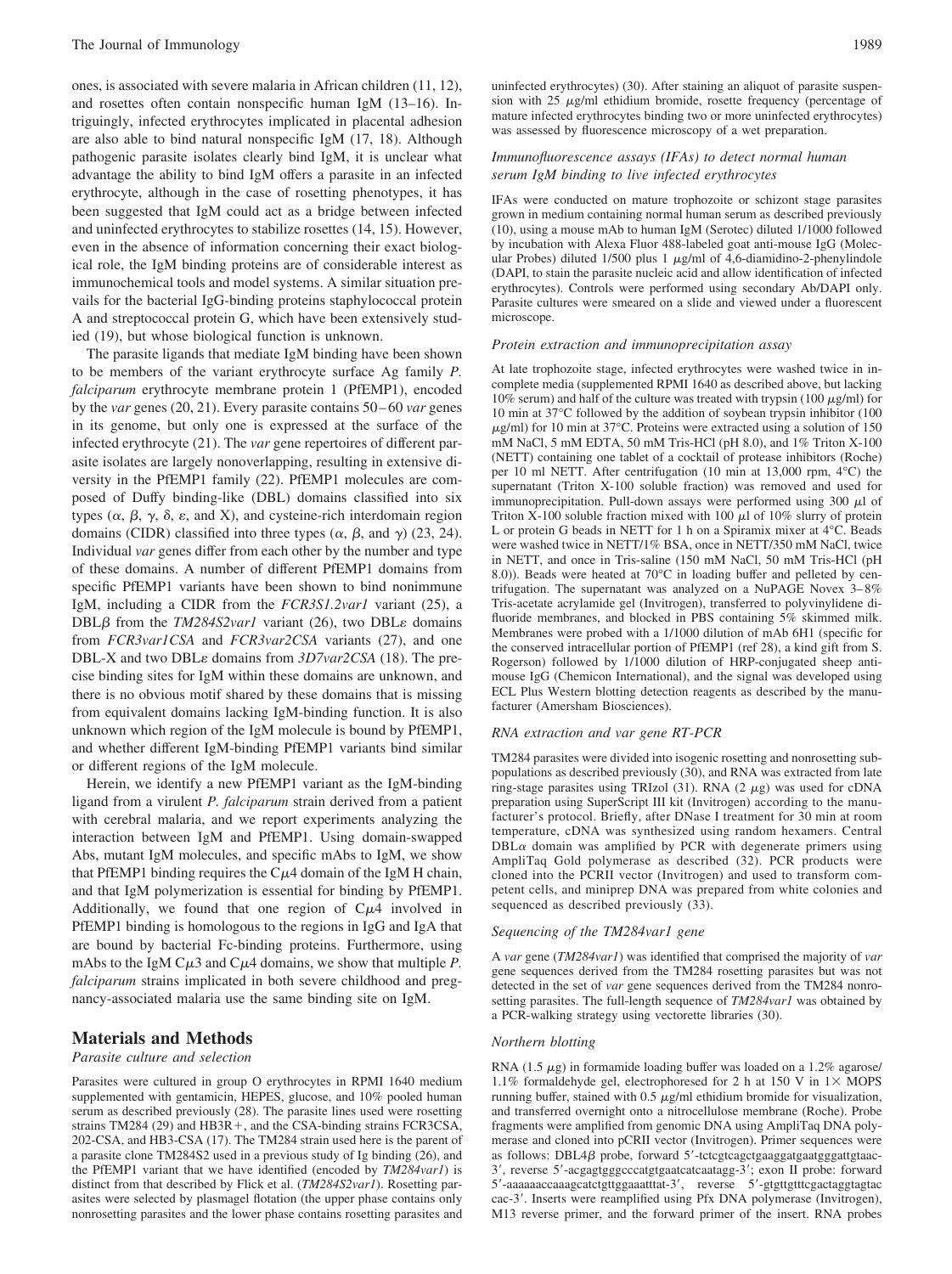dilution of anti-Dig Ab before chemiluminescent detection with CDP-Star

# *Expression of TM284var1 domains in COS-7 cells*

(Roche) as described by the supplier.

All PfEMP1 extracellular domains encoded by *TM284var1* were PCR amplified and cloned into the pRE4 expression vector using *Pvu*II-*Apa*I restriction sites as described previously (27, 34, 35). The amino acid boundaries of the constructs were as follows: DBL1 $\alpha$  (82–422), CIDR $\beta$  (455– 674), DBL2 $\gamma$  (749-1100), DBL3 $\varepsilon$  (1082-1499), DBL4 $\beta$  (1481-1952), and DBL5 $\varepsilon$  (1914–2285). The primers used were: DBL1 $\alpha$ , 5'-tctcgtcagct gggatatccacccgcaagg-3' and 5'-acgagtgggccctgttgctacaaattctg-3'; CIDR $\beta$ , 5'-tctcgtcagctgtcatgtcctgtatttggtgt-3' and 5'-acgagtgggcccctcattagttacttccaa ttg-3'; DBL2 $\gamma$ , 5'-tctcgtcagctggacaaaaacttgtttcaagtg-3' and 5'-acgagtgggc ccttctttcggtggtgtatcg-3'; DBL3 $\varepsilon$ , 5'-tctcgtcagctgacagactatgatacaaatgc-3' and  $5'$ -acgagtgggccctggatgatattgtgggtcttc-3'; DBL4 $\beta$ ,  $5'$ -tctcgtcagctggaa gagtcaaatactacag-3' and  $5'$ -acgagtgggcccagtaacatccgcagtagg-3'; DBL5 $\varepsilon$ , 5'tctcgtcagctggagtgtaacgaacctaacactg-3' and 5'-acgagtgggcccaatgagacaat cacatttac-3'. PCR conditions were as follows: 3 min at 94°C followed by 3 cycles: 94°C for 30 s, 45°C for 30 s, and 60°C for 1.5 min; 3 cycles: 94°C for 30 s, 48°C for 30 s, and 60°C for 1.5 min; and 24 cycles: 94°C for 30 s, 50°C for 30 s, and 60°C for 1.5 min. The pRE4 vector contains the herpes simplex glycoprotein D signal sequence fused to the DBL domain of interest and a transmembrane signal sequence targeting the fusion protein to the surface of transfected COS-7 cells. COS-7 cells were transiently transfected with 1  $\mu$ g of DNA using 3  $\mu$ l of FuGENE 6 as described by the manufacturer (Roche). Transfection efficiency and ability to bind IgM were assessed by IFA with mAbs DL6 and anti-human IgM, respectively, as described before (27).

## *Bacterial expression of PfEMP1 domains*

Bacterial expression of PfEMP1 domains was conducted by modification of the methods of Singh et al. (36). A PCR product containing a His-tagged DBL4β domain was subcloned as a *NheI-XhoI* fragment into the bacterial expression vector pET28a (Novagen) using the following sets of primers: 5'-ctagctagcgaagagtcaaatactacag-3' and 5'-ccgctcgagagtaacatccgcagt agg-3<sup>'</sup> and transformed into the *Escherichia coli* BL21 Rosetta strain. Protein expression was induced by isopropyl- $\beta$ -D-1-thiogalactopyranoside (IPTG) and bacterial pellets lysed in BugBuster (Novagen) containing protease inhibitors (Roche). Inclusion bodies were washed twice in 50 ml of 50 mM Tris-HCl (pH 7.4) containing 500 mM NaCl, 2 M urea, 1 mM EDTA, and 0.1% Igepal CA-630 (Sigma-Aldrich) with a final wash in double-distilled H<sub>2</sub>O. Bacterial pellets were then denatured in 50 ml 8 M urea before the addition of 5 ml of Talon metal affinity resin (Clontech) and rolled overnight at room temperature to allow binding. Bound protein was washed and eluted with 300 mM imidazole according to the manufacturer's instruction and renatured into PBS using stepwise dialysis with reducing concentrations of urea at 4°C. Protein concentrations were determined by a bicinchoninic acid assay (Pierce) and purity assessed by SDS-PAGE on 12% bis-Tris polyacrylamide gels stained with SimplyBlue (Invitrogen) or by immunoblotting with anti-His-HRP (Sigma-Aldrich).

#### *Abs: domain swap, point mutants, and controls*

IgM/IgG and IgM/IgA1 domain-swapped, point-mutant, and IgG1 or IgA1 Abs specific for the hapten NIP (3-iodo-4-hydroxy-5-nitrophenacetyl) were purified from tissue culture supernatants as previously described (37–41). Other Abs used for investigating binding to PfEMP1 were obtained from commercial sources as follows: human IgA2 and IgM anti-NIP (Serotec), mouse IgM $\lambda$  (BD Pharmingen) and IgM Fab $\mu$ fragment (Rockland). Detecting Abs used in ELISAs and IFAs include anti-polyhistidine-HRP mAb (HIS-1, Sigma-Aldrich); goat anti-mouse  $\lambda$ -RPE (Southern Biotechnology Associates); goat anti-mouse  $\lambda$ -biotin (Southern Biotechnology Associates); mouse mAb DL6 anti-HSV-1 gD (Santa Cruz Biotechnology); goat anti-mouse IgG Fab-FITC (Sigma-Aldrich); goat  $F(ab')_2$  anti-human IgM  $Fc\mu$ -RPE (Caltag Laboratories); mouse anti-human IgM  $\kappa$ -chain specific (Sigma-Aldrich); and goat antihuman IgM  $\mu$ -chain specific-HRP (Sigma-Aldrich). A panel of anti-IgM  $\mu$ -chain-specific mAbs used in blocking studies (1F11, 4-3, 1G6, 5D7, 196.6b, HB57, 1X11) have been described previously (42, 43).

The anti- $C\mu$ 4-specific mAb 2F11 was kindly provided by Professor Tor Lea (Institute of Immunology, Rikshospitalet, Oslo, Norway).

## *Construction of IgM mutants*

The Cµ4 domain IgM mutants NR445-446HL and PLSP394-397LLPQ were constructed using site-directed mutagenesis (QuickChange II XL kit; Stratagene) using the following forward and reverse primer sets (5-catg aggccctgccccacctggtcaaccgagaggac-3' and 5'-gtcctctcggtgaccaggtggg gcagggcctcatg-3' for IgM NR445–446HL, and 5'-gcagaggggggcagctcttgccc caggagaagtatgtga-3' and 5'-tcacatacttctcctggggcaagagctgccccctctgc-3' for IgM PLSP394 –397LLPQ, all from MWG Biotech) on the wild-type pSV2gptV<sub>NP</sub> IgM plasmid using PCR (37). To verify incorporation of the desired mutations and to check for PCR-induced errors, the entire  $\mu$  H chain regions of all the expression vectors were sequenced. The mutant H chain genes were transfected by electroporation into the murine myeloma cell line J558L (European Collection of Cell Cultures), constitutively producing a mouse  $\lambda$ 1 L chain and a J chain, but no Ig H chains. The cells were grown in RPMI 1640 medium supplemented with 10% FCS, 100 IU/ml penicillin, and 100  $\mu$ g/ml streptomycin (Invitrogen) at 37°C/5% CO<sub>2</sub>. Stable transfectants were selected in medium containing  $250 \mu g/ml$  xanthine and  $1 \mu g/ml$  mycophenolic acid and IgM-positive colonies selected by ELISAs on supernatants using NIP-BSA (Biosearch Technologies) coated microtiter wells as previously described (41).

## *Analysis of domain-swapped Abs binding to PfEMP1 domains by ELISA*

Nunc MaxiSorp microtiter plates, coated overnight with  $5 \mu g/ml$  purified Ab in coating buffer (0.05 M sodium carbonate (pH 9.6)), were blocked with PBS containing 5% milk powder and 0.1% (v/v) Tween 20. All Abs used to coat wells were of equal concentration as determined by the bicinchoninic acid assay and anti-NIP ELISAs with goat anti-mouse  $\lambda$ -biotin and streptavidin-HRP (Serotec). After three washes with PBS, 50  $\mu$ l of varying concentrations of DBL4 $\beta$  was added in PBS containing 1% milk powder and Tween 20 as above (PBSMT) to duplicate wells and incubated for 2 h at room temperature before washing as above. In blocking experiments, wells coated with IgM were incubated with varying concentrations of anti-IgM mAbs for 1 h before the addition of DBL4 $\beta$ . Bound DBL4 $\beta$ was detected using anti-His-HRP (Sigma-Aldrich) at 1/1000 in PBSMT and incubated for 1 h. After washing as above, reactions were developed by incubating with substrate (Sigma-Aldrich 3,3',5,5'-tetramethylbenzidine dihydrochloride tablets made up according to the manufacturer's instructions).

## *Analysis of domain-swapped Abs binding to PfEMP1 domains expressed in COS-7 cells by IFA*

DBL4β and DBL5*ε* domains from *TM284var1* transiently expressed on the surface of COS-7 cells (as above) were grown on the surface of 12-mm circular coverslips (Raymond A Lamb). Cells were washed in PBS and fixed in ice cold 50/50 methanol acetone solution for 20 min. After washing in PBS, cells were blocked in PBS/5% FCS for 1 h. After washing, 2 ng mAb DL6 to detect the glycoprotein D tag as a marker of transfection efficiency, and 10 ng of Ab in a final volume of 50  $\mu$ l PBS/1% FCS, was spotted onto parafilm and laid on top of each cover slip for 1 h in a humid chamber. For blocking experiments, IgM was preincubated with varying concentrations of anti-IgM mAb for 1 h before incubation with DBL transfectants. Cells were washed three times in PBS/1% FCS before the addition of a 1/100 dilution of goat anti-mouse IgG-FITC and goat anti-mouse -RPE for 1 h in the dark. Cells were washed as above with a final wash in PBS and mounted with ProLong Gold antifade reagent containing DAPI (Invitrogen) and viewed by fluorescence microscopy.

#### *IFAs of live infected erythrocytes with domain-swapped Abs*

To prevent the binding of native IgM from the culture medium, parasites were grown in medium with 10% IgM-depleted human serum, obtained by three sequential incubations of human serum with anti-human IgM linked to agarose beads (Sigma-Aldrich). Western blotting with an anti-human IgM Ab confirmed the complete removal of IgM from human serum following this procedure (data not shown). The binding of domain-swapped Abs to infected erythrocytes (see Tables II and III) was as described previously with minor modifications  $(17)$ . Briefly, 50- $\mu$ l aliquots of parasite cultures at 2% hematocrit were washed in PBS and resuspended in PBS containing  $1\%$  Ig-free BSA (Sigma-Aldrich) (PBS-BSA). Abs  $(1.6 \ \mu g)$ were added to each aliquot and cultures were incubated on ice for 1 h. Cells were washed twice with PBS-BSA and resuspended in 1/200 dilution of goat anti-mouse  $\lambda$ -FITC (Caltag Laboratories) in PBS-BSA containing 50 ng DAPI. After a further incubation for 1 h and washes as above, cells were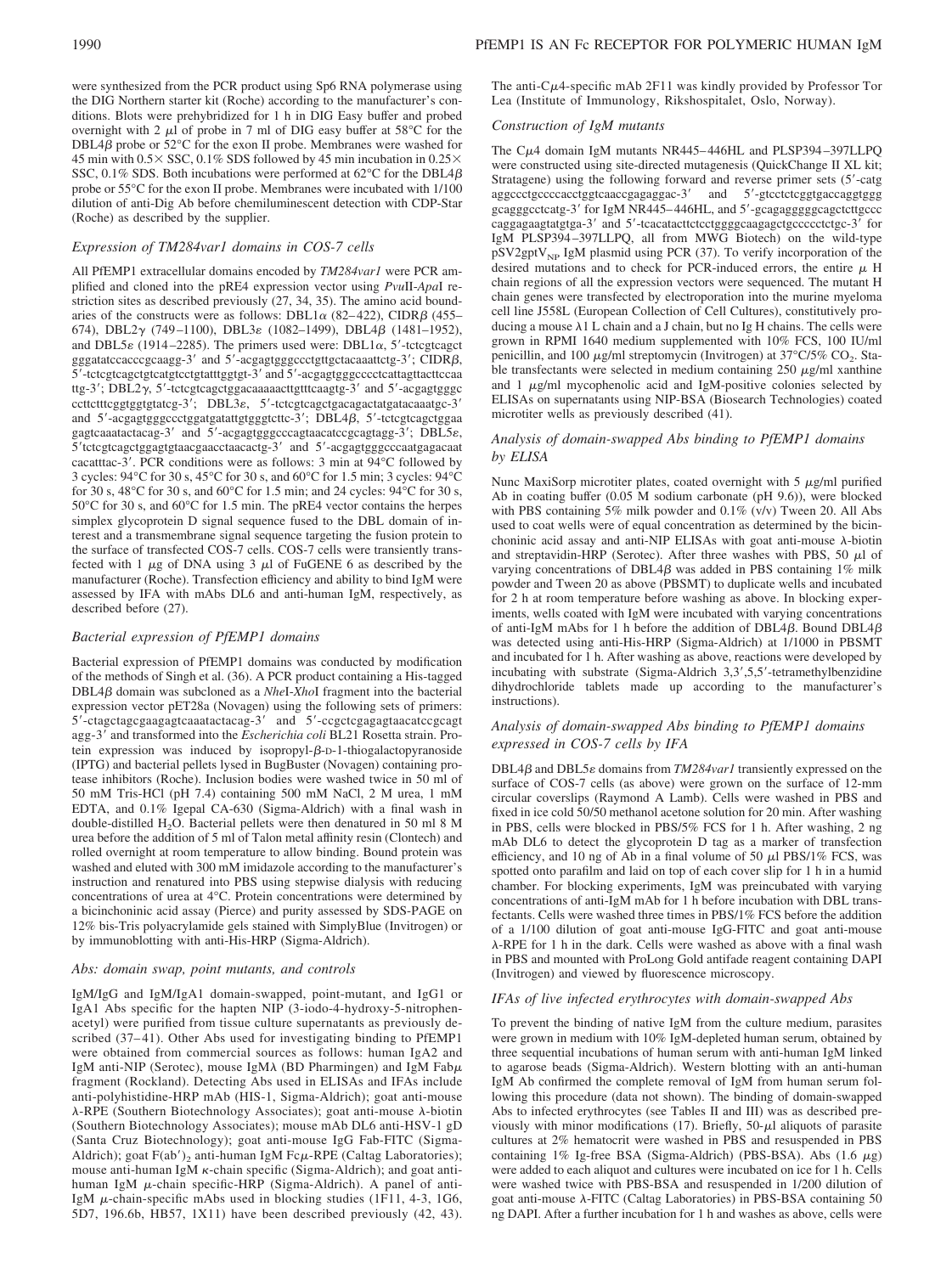**FIGURE 1.** Characterization of *TM284var1* and expression of recombinant DBL domains. *A*, IFA on live TM284-infected erythrocytes using mouse anti-human IgM (1/1000) and Alexa Fluor 488-conjugated goat antimouse secondary Abs (1/500). An IgM-positive rosetting infected erythrocyte shows punctuate surface fluorescence, while a nonrosetting infected erythrocyte is negative. Parasite nuclei stained with DAPI. *B*, Protein extracts from TM284 or IT/R29 parasites, in the presence or absence of trypsin, were incubated with either protein L (to pull out IgM) or protein G (to pull out IgG) beads. Immunoprecipitated products were run on 3– 8% acrylamide Tris-acetate gels and transferred to polyvinylidene difluoride membranes for blotting with the anti-PfEMP mAb 6H1. The product at  $>250$  kDa represents PfEMP1. *C*, Domain structure of the PfEMP1 variant encoded by the *TM284var1* gene. *D*, Northern blot of ring-stage rosetting  $(R+)$  and nonrosetting  $(R-)$ TM284 parasites probed with a DBL4 $\beta$  probe specific for *TM284var1* (*left panel*) or an exon II probe recognizing all *var* genes (*right panel*). Ethidium bromidestained gel is shown as an indication of loading (*lower panel*). Bars indicate the position of the 9-kb and 6-kb bands of the RNA Millennium markers (Ambion). *E*, IFA on COS-7 cells transfected with TM284 var1CIDR $\beta$  (*upper panel*) and TM284 var1DBL4 $\beta$ (*lower panel*). COS-7 cells were incubated with mAbs 1D3 or DL6 to determine transfection efficiency (*left column*), with secondary Ab alone as negative control (*middle column*) or with mouse mAb to human IgM (*right column*). *F*, Western blot analysis of purified DBL domains of *TM284var1* expressed in *E. coli*. Polyvinylidene difluoride membranes were incubated with peroxidase conjugated anti-His as described in *Materials and Methods.* An equivalent SimplyBlue-stained SDS-PAGE 4-15% gradient gel is shown on the *left*; 2  $\mu$ g of protein was loaded per lane.

resuspended in a 1/1000 dilution of chicken anti-goat Ig-Alexa Fluor 488 (Invitrogen). After another set of incubations and washes, cells were resuspended at 30% hematocrit in PBS-BSA and smeared on slides for immunofluorescence microscopy.

## *IFAs of live infected erythrocytes with IgM-specific blocking mAbs*

Parasites were grown in IgM-depleted human serum as described above. Five micrograms of anti-NIP human IgM (Serotec) was incubated for 12 h at  $4^{\circ}$ C with 12  $\mu$ g of the IgM-specific mAbs IX11 (C $\mu$ 1 specific), 4-3 (C $\mu$ 3 specific), and IF11 ( $C\mu$ 4 specific). The IgM/blocking mAb mixture was then incubated with live parasites and IFA conducted as described above for the domain-swapped Abs.

#### *"Pseudo"-rosetting assays*

Human erythrocytes were derivatized with NIP and sensitized with varying concentrations of IgM, IgA1, or the  $\alpha$ /C $\mu$ 4 domain-swapped Ab (41). Coating levels for each Ab were found to be equivalent by reactivity with anti- $\lambda$  L chain-FITC as assessed by flow cytometry (data not shown). COS-7 transfectants were washed twice in PBS and resuspended at  $1 \times 10^6$ cells/ml. Rosetting of sensitized erythrocytes to DBL4ß-transfected COS-7 cells was performed as previously described (41). To investigate the effects of complement at disrupting rosette formation, IgM-coated  $(20 \mu g/ml)$ erythrocytes were incubated with C1q  $(100 \mu g/ml)$ , Sigma-Aldrich) or a 1/200 dilution of serum/plasma in barbitone complement fixation test diluent supplemented with 0.1% gelatin and 0.5% BSA (Veronal buffer; Oxoid). Binding of C1q to IgM-opsonized erythrocytes was confirmed by IFA with anti-C1q conjugated to FITC (Serotec). After 1 h incubation of eryth-



rocytes in serum, a  $1/10$  dilution of the anti-C $\mu$ 4 mAb 4-3 was added for an additional 1 h before incubation with the  $DBL4\beta$  transfectants. A pseudo-rosette was defined as a transfected COS-7 cell surrounded by five or more opsonized erythrocytes.

#### **Results**

*Identification of PfEMP1 as the IgM-binding ligand from the TM284 strain*

TM284 is a *P. falciparum* rosetting strain that shows strong binding to human IgM when grown in culture medium containing pooled naive human serum (10, 14) (Fig. 1*A*). To identify whether

Table I. *M284var1 domains and their ability to bind human IgM*

| Domain         | Transfection Efficiency $(\%)^{a,b}$ | IgM Binding $(\%)^{b,c}$ |  |
|----------------|--------------------------------------|--------------------------|--|
| DBL1 $\alpha$  | $5 - 10$                             | $\left( \right)$         |  |
| $CIDR\beta$    | $20 - 25$                            | 0                        |  |
| DBL2 $\gamma$  | $15 - 20$                            | $\left($                 |  |
| $DBL3\epsilon$ | $5 - 10$                             | 0                        |  |
| $DBL4\beta$    | $10 - 15$                            | $8 - 12$                 |  |
| $DBL5\epsilon$ | $15 - 20$                            | 0                        |  |

*<sup>a</sup>* Transfection efficiency was calculated by IFA using mAb DL6.

*<sup>b</sup>* Data from at least three experiments for each domain are shown.

*<sup>c</sup>* IgM binding was determined by IFA using a mouse anti-human IgM mAb.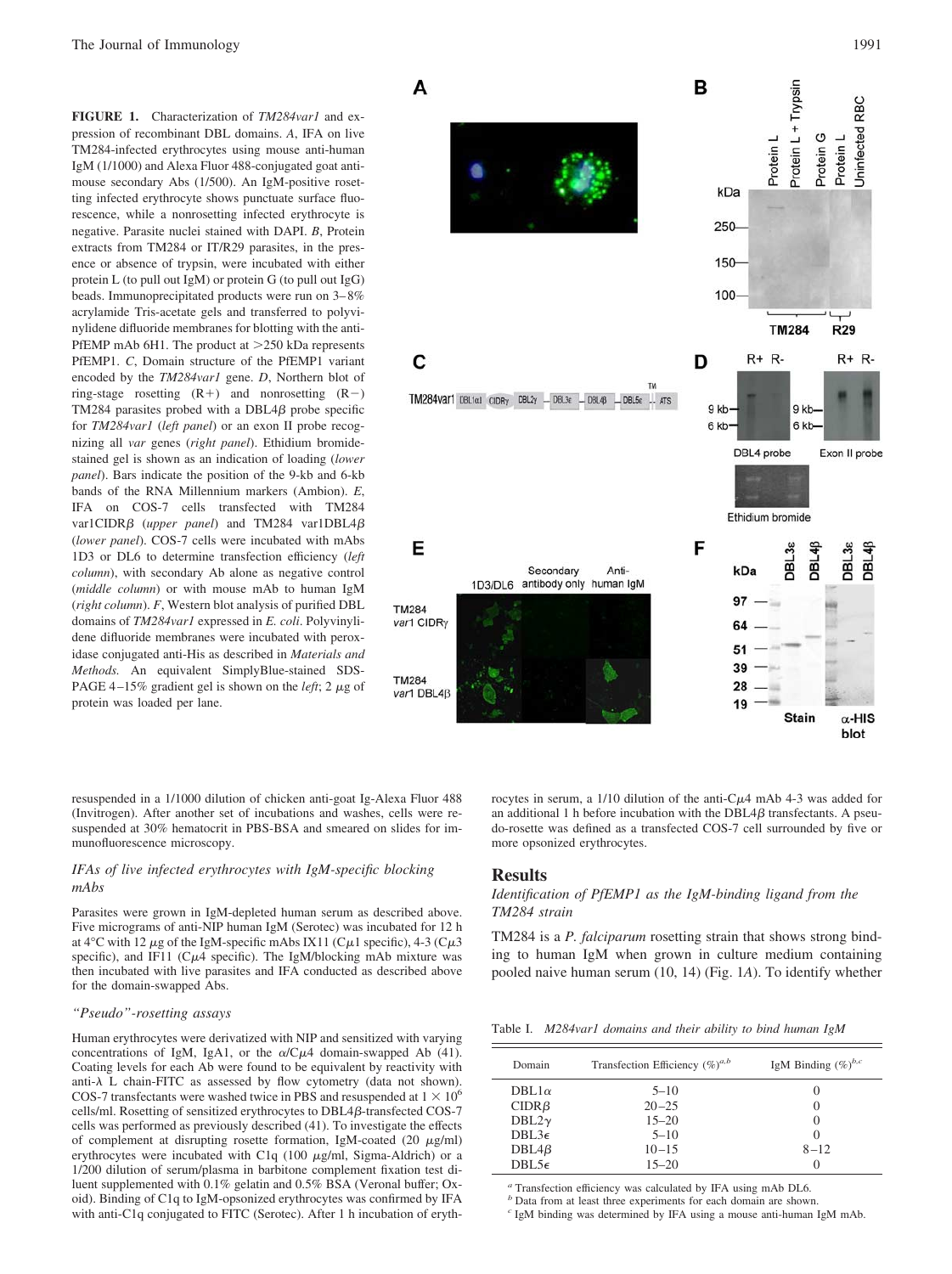

**FIGURE 2.** Overview of Ab H chain constructs. Constant H chain domains/sequences are shown as blue  $(\mu)$ , yellow  $(\alpha)$ , or red  $(\gamma)$  ovals. TP indicates secretory tailpiece. L309C marks a single amino acid replacement of the leucine from IgG to the cysteine from the homologous position in IgM, to create a domain-swapped Ab with greater ability to polymerize (38).

PfEMP1 was the parasite ligand responsible for IgM binding, we conducted immunoprecipitation experiments using protein L-sepharose beads on Triton X-100-soluble protein extracts from

**FIGURE 3.** Binding of IgA/IgM and IgG/IgM domain swaps to DBL domains. ELISA analysis of recombinant DBL4 $\beta$  from the TM284var1 variant binding to IgA/IgM (*A*) or IgG/IgM (*B*) domain-swapped Abs immobilized in microtiter wells (*left panels*). No binding was seen with control DBL3ε (*R29var1* variant) (30) or DBL5 $\varepsilon$  (*Tm284var1* variant) in the same ELISA. Binding of domain swaps was also investigated by IFA with COS-7 cells expressing DBL4β or DBL5/3ε (*right panels*). Positive transfectants were detected with mAb DL6 reactive with the HSV-glycoprotein D tag expressed Cterminally of the DBL domain. DL6 was then detected with a FITC-labeled anti-mouse IgG (green). Binding of domain-swapped Abs was detected with a PE-labeled anti-mouse  $\lambda$  (red) that binds to the common L chain shared by all the domain-swapped Abs. Only transfected cells incubated with IgM,  $\alpha$ /C $\mu$ 2,3,4,  $\alpha$ /C $\mu$ 4,  $\gamma$ /L309C-C $\mu$ 4, and  $\gamma$ /C $\mu$ 3,4 bound DBL4 $\beta$  by IFA, and this recapitulated data seen by ELISA. Binding of domainswapped Abs colocalized with  $DBL4\beta$  seen on the surface of unfixed COS-7 cells (*C*). No binding of Abs was seen to control COS-7 cells expressing either DBL3ε or DBL5ε.

the TM284 strain (Fig. 1*B*). A high-molecular mass ( $>$ 250 kDa), trypsin-sensitive protein was immunoprecipitated that could be blotted with mAb 6H1 recognizing the well-conserved intracellular domain of PfEMP1 (44). Control immunoprecipitations with protein G (that binds IgG but not IgM) failed to precipitate a similar-sized molecule, and no product was detectable with the other controls, including the non-IgM-binding IT/R29 parasite strain (10) or uninfected erythrocytes. Taken together, these results indicate that a PfEMP1 variant expressed by TM284 binds human IgM but not IgG.

## *Characterization of the TM284var1 gene*

To allow detailed investigation of the molecular interactions between PfEMP1 and human IgM, we cloned and sequenced the *var* gene encoding the predominant PfEMP1 variant expressed by TM284 rosetting parasites. TM284 was selected to high rosette frequency  $(270\% \text{ of infected erythrocytes in rosettes})$  and then separated into rosetting and nonrosetting subpopulations (30). RNA was extracted from each subpopulation and RT-PCR performed using degenerate primers to the *var* gene  $DBL\alpha$  domain (32). The resulting PCR products were cloned and sequenced, and the predominantly transcribed gene from the rosetting parasites, which was absent from the nonrosetting parasites, was identified as *TM284var1*. The full-length *TM284var1* gene was cloned and sequenced by PCR walking using vectorette libraries (30). Analysis of the full sequence indicated that *TM284var1* encodes a PfEMP1 variant containing six extracellular domains (Fig. 1*C*), plus a transmembrane domain and the intracellular acidic terminal sequence. The upstream sequence of *TM284var1* is of the UpsA type (23),

DBL3g

DBL3<sub>8</sub>

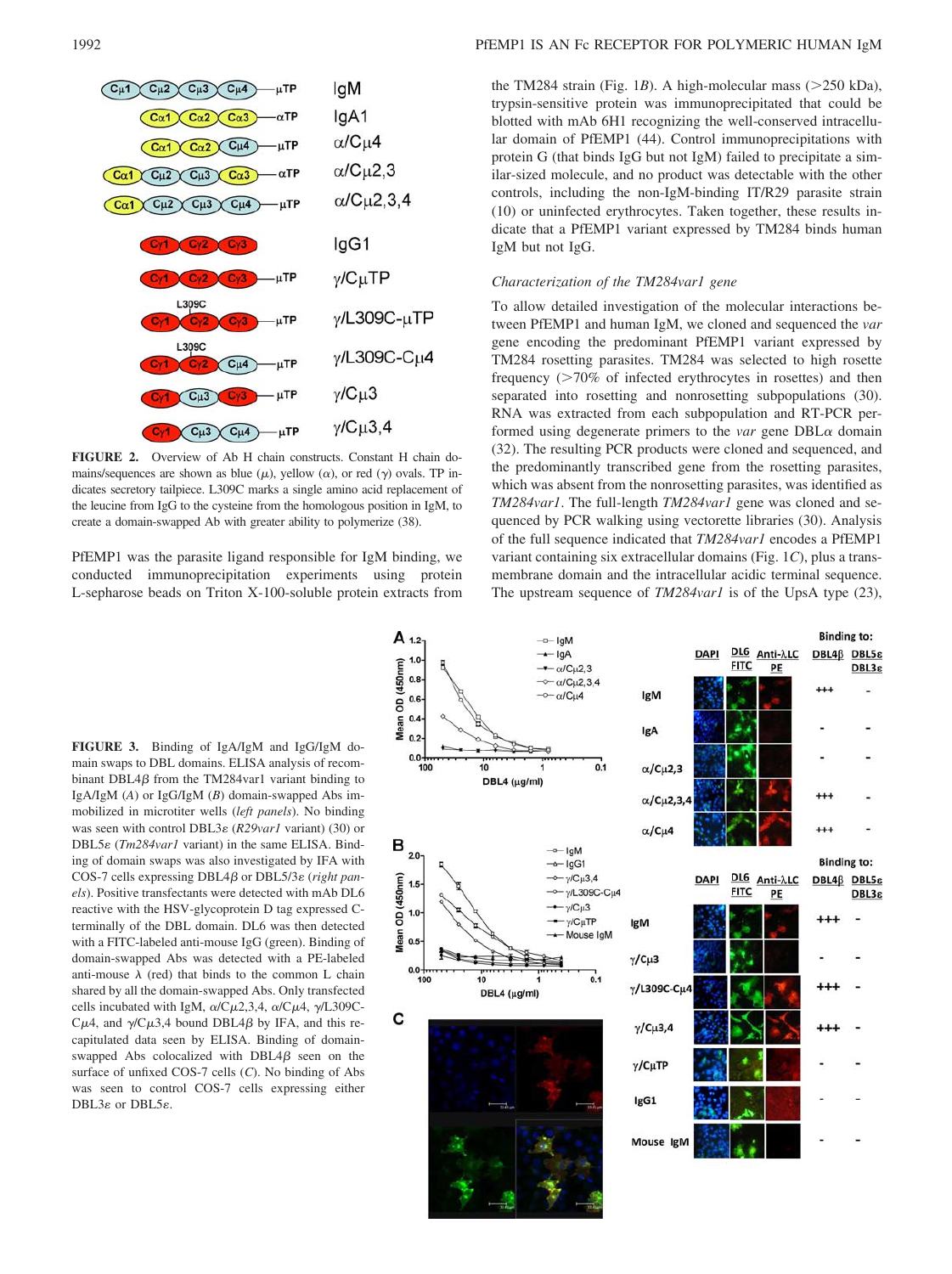Table II. *Binding of recombinant domain-swapped Abs to infected erythrocytesa*

|                                           | Parasite Strain |         |
|-------------------------------------------|-----------------|---------|
| Antibody                                  | <b>TM284</b>    | FCR3CSA |
| Human IgM                                 | $+++$           | $+++$   |
| Human IgG1                                |                 |         |
| Human IgA1                                |                 |         |
| Mouse $\text{IgM}^b$                      |                 |         |
| Human IgM Fab                             |                 |         |
| $\gamma$ /C $\mu$ 3,4                     | $++$            | $++$    |
| $\gamma$ /L309C-C $\mu$ 4                 | $+/-$           | $++$    |
| $\gamma$ /C $\mu$ 3                       |                 |         |
| $\gamma$ /C $\mu$ TP                      |                 |         |
| IgM C575S (monomeric IgM)                 |                 |         |
| $\gamma$ /L309C- $\mu$ TP (polymeric IgG) |                 |         |
| $\alpha$ /C $\mu$ 2,3                     |                 |         |
| $\alpha$ /C $\mu$ 2,3,4                   | $++$            | $++$    |
| $\alpha$ /C $\mu$ 4                       | $+ +/-$         | $^{++}$ |

*<sup>a</sup>* Data representing results from two or more experiments are summarized for simplicity. Positive cells showed punctate green fluorescence over the surface of infected erythrocytes as shown in Fig 1A.  $+++$ ,  $\geq$ 50% of infected erythrocytes positive;  $++$ , 20-40% of infected erythrocytes positive;  $+$ , 10-20% of infected erythrocytes positive; -, no infected erythrocytes positive.

 $b$  Mouse IgM also failed to bind to HB3R + (rosetting) and HB3CSA, 202CSA (CSA-binding) parasite isolates.

indicating that *TM284var1* is a group A *var* gene, a subgroup that is associated with rosetting and is implicated in the pathogenesis of the most life-threatening forms of malaria (33, 45, 46). To confirm that *TM284var1* is the predominantly transcribed *var* gene from TM284 rosetting parasites, a Northern blot of RNA extracts from TM284 rosetting and nonrosetting subpopulations was probed with an anti-DBL4 $\beta$  probe specific for *TM284var1*. A strong signal was obtained only in the TM284 rosetting population (Fig. 1*D*). A probe to the *var* gene exon 2, encoding the conserved acidic terminal sequence region, that detects many/all *var* genes was also used and showed that the nonrosetting parasites transcribe other *var* genes (Fig. 1*D*).

Additional evidence that *TM284var1* encodes the predominant IgM-binding, rosette-mediating PfEMP1 variant comes from a selection experiment in which IgM-binding TM284-infected erythrocytes were FACS sorted to enrich for IgM-positive cells, and then returned to culture. The starting culture was low rosetting and low IgM binding (20%). After FACS sorting for IgM-positive cells and culturing for 2 wk (necessary to produce enough material for experiments), the culture was 88% rosetting and IgM binding, and a repeat of the RT-PCR confirmed that the predominantly transcribed *var* gene was *TM284var1* (data not shown). Therefore, selection for IgM binding increases rosetting and selects for parasites transcribing the *TM284var1* gene.

## *Identification of DBL4 as the IgM-binding domain of the TM284var1 PfEMP1 variant*

To identify the IgM-binding domain of *TM284var1*, each DBL and CIDR domain was cloned into the pRE4 expression vector and expressed at the surface of COS-7 cells (34). Transfection efficiency for each construct was determined by IFA with mAb DL6 specific for the HSV-glycoprotein D epitope expressed C-terminally to each PfEMP1 domain as part of the pRE4 vector (35). IgM binding was detected by IFA using a mouse mAb to human IgM after incubation of the transfected COS cells in human serum. The level of expression for all domains ranged from 5 to 25% (Table I). DBL4 $\beta$  was identified as the domain from *TM284var1* that binds human IgM (Fig.  $1E$  and Table I). The DBL4 $\beta$  domain is composed of 291 amino acids including 12 cysteine residues. Phylogenetic comparison with other  $DBL\beta$  domains showed that *TM284var1* DBL4 $\beta$  clusters with domains called " $\beta$ 2" that differ from other  $DBL\beta$  domains at the nucleotide level and are also characterized by the absence of a PfEMP1 C2 domain, which occurs after  $\beta$ 1-type domains and plays an important role in their function (24).

#### *Bacterial expression of a soluble DBL4 domain*

Since the DBL4 $\beta$  domain of *TM284var1* uniquely bound human IgM (Table I), we expressed this domain as a His-tagged protein in *E. coli* to allow further characterization of IgM-PfEMP1 interactions. The recombinant *TM284var1* DBL4*B* domain expressed in *E. coli* accumulated in inclusion bodies as seen for other DBL domains (36). The protein was extracted and refolded using 8 M urea and methods similar to those described previously (36). The final yield of refolded and purified protein from shaken flask cultures was  $\sim$ 1 mg/L. The purified DBL4 $\beta$  protein runs as a monomer at  $\sim$  55 kDa on both reducing and nonreducing SDS-PAGE gradient gels, in line with the expected molecular mass of 55.734 kDa determined by ProtParam (http://www.expasy.ch/ tools/protparam.html) and confirmed by immunoblotting with anti-His-HRP (Fig. 1*F*). We also expressed in an identical manner two non-IgM-binding DBL domains to act as controls in

**FIGURE 4.** The polymerization status of IgM is crucial for binding to DBL domains. Anti-NIP recombinant human IgM and various point mutants deficient in polymerization (IgM C414S and IgM C575S) were examined for binding to DBL4 $\beta$  by ELISA (*left panel*) and by IFAs (*right panel*) as described for Fig. 3. A reduced binding was seen for IgM C414S, and no binding was seen with IgM C575S. IgM Fabs or polymeric IgG (IgG L309C- $\mu$ TP) showed no binding when used at equivalent molar concentrations to IgM in both assays.

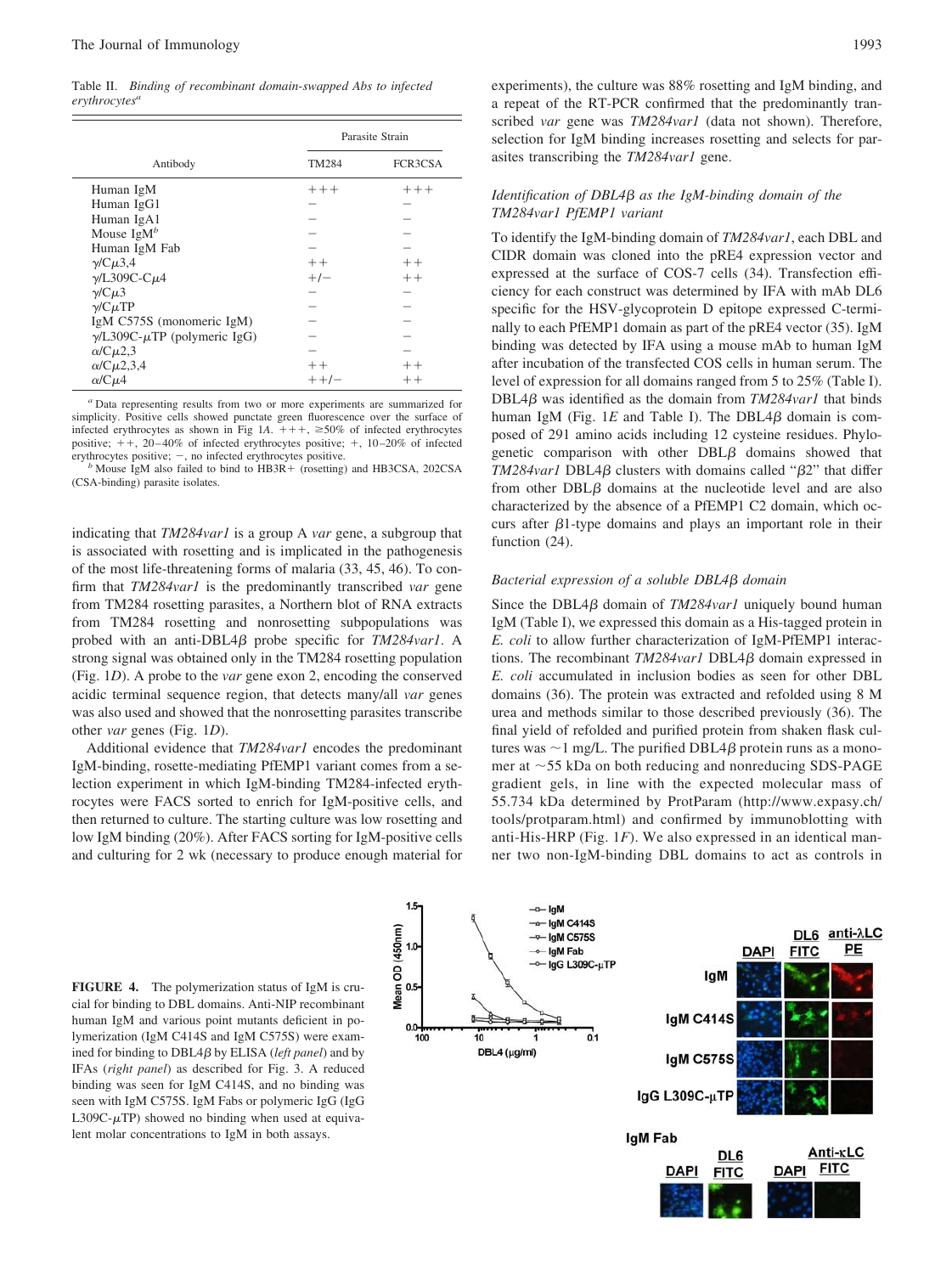**FIGURE 5.** Localization of the DBL4 $\beta$  binding site in the C $\mu$ 4 domain of IgM. *A*, Amino acid alignment of human, mouse, and bovine IgM with human IgA1 and IgG1 at two exposed interdomain loop regions within the  $C\mu$ 4 domain (see Fig. 8*B*). The IgA1 or IgM sequences are numbered according to the commonly adopted schemes used for IgA1 Bur (59) or IgM (60), whereas Eu numbering is used for IgG (61). Residues set in boldface type are conserved between species. Human IgG1 and IgA1 residues involved in contact with protein A and Fc $\alpha$ R (CD89), respectively, are underlined (41, 49). *B*, Binding of anti-NIP human IgM and the  $C\mu$ 4 mutants NR445–446HL and PLSP394 –397LLPQ were examined for binding to  $DBL4B$  by IFA as described for Fig. 3. Neither mutant was seen to bind DBL $4\beta$ . *C*, Binding and detection of IgM point mutants to NIP-BSA immobilized onto microtiter plates. Abs were detected with peroxidase-conjugated anti- $\lambda$  of anti-- as described in *Materials and Methods*. *D*, Epitope mapping of mAb binding to the IgM point mutants NR445– 446HL and PLSP394 – 397LLPQ by immunoblotting. *E*, Size-exclusion chromatograms of recombinant human IgM,  $\gamma$ /L309C- $C\mu$ 4, and IgM NR445–446HL Abs run on a Superdex GL200 column.

1994 **PHEMP1 IS AN FC RECEPTOR FOR POLYMERIC HUMAN IgM** 



functional experiments: DBL3 $\varepsilon$  from the *IT/R29var1* variant and DBL5 $\varepsilon$  (from *TM284var1*) (Ref. 27 and data not shown).

# *The TM284var1 DBL4 domain of PfEMP1 binds to the Fc of IgM*

To determine which part of the IgM molecule the *TM284var1*  $DBL4\beta$  domain binds, we used two panels of domain-swapped Abs (depicted in Fig. 2), in which homologous domains were exchanged between IgA/IgM (Fig. 2, *upper panel*) and IgG/IgM (Fig. 2, *lower panel*). These domain-swapped Abs consist of mouse L chain- and H chain-variable regions (specific for the hapten NIP) linked to human H chain-constant regions. The chimeric domainswapped Abs were designated following these examples:  $\alpha/C\mu4$ (constant domain structure C $\alpha$ 1C $\alpha$ 2C $\mu$ 4) and  $\gamma$ /C $\mu$ 3,4 (constant domain structure  $C\gamma$ 1C $\mu$ 3C $\mu$ 4). Such Abs were composed of mixtures of both monomers and polymeric forms. Abs with the L309C mutation exist predominantly in higher polymeric forms, including pentamers and hexamers (see Fig. 5*E* and Refs. 37–39).

The ability of the recombinant *TM284var1* DBL4 $\beta$  domain to bind the domain-swapped Abs was analyzed by ELISA (Fig. 3, *A* and *B*, *left panels*). We observed that only those domain-swapped Abs containing the  $\mu$ 4 constant domain were able to interact with soluble  $TM284$ *var1* DBL4 $\beta$  with an apparent affinity generally comparable to IgM (Fig. 3). In contrast, no binding was observed with human IgA, human IgG, mouse IgM, or domain swaps lacking the constant  $\mu$ 4 domain. As all these domain-swapped Abs share similar Fab regions and light chains and are epitope-matched for NIP, we can also deduce that the Fc region mediates all of the binding, a result confirmed by the observation that human IgM Fabs failed to bind (see Fig. 4 and below). No binding of any Ab was seen in ELISAs with recombinant *IT/R29var1* DBL3ε or *TM284var1* DBL5ε domains also expressed in *E. coli* (data not shown).

To confirm the results from recombinant protein expressed in *E. coli*, we also transiently expressed  $TM284var1$  DBL4 $\beta$  and DBL5 $\varepsilon$  (negative control) domains in the pRE4 vector in mammalian COS-7 cells. Only cells expressing  $DBL4\beta$  bound IgM or domain swaps containing the  $C<sub>\mu</sub>4$  domain, and they failed to bind control IgG or IgA, in a manner that recapitulated our findings with ELISA (Fig. 3, *A* and *B*, *right panels*). Confocal microscopy clearly showed that IgM binding co-localizes with the expressed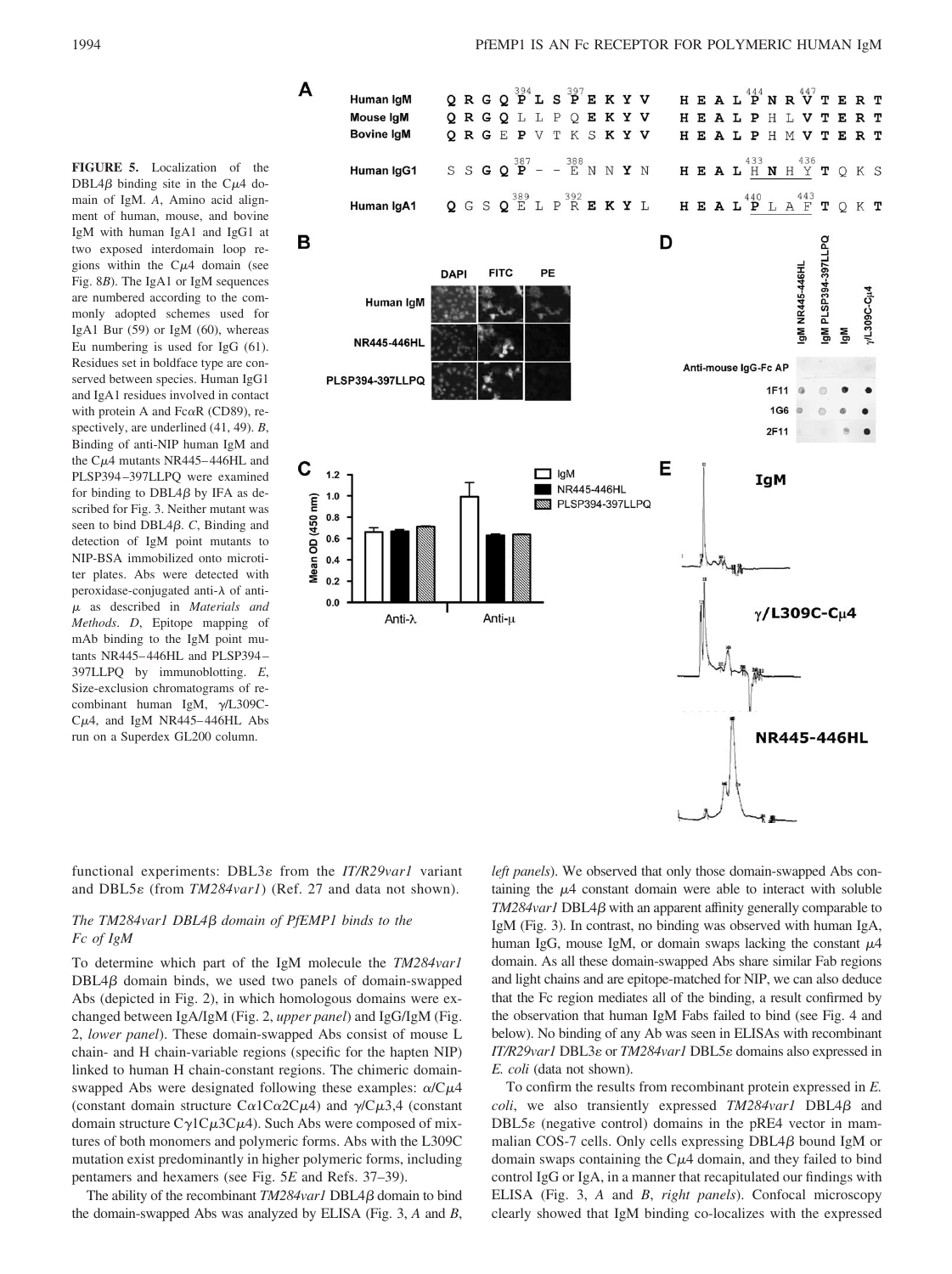$pRE4$  tag and  $DBL4\beta$  domain, as witnessed by discrete punctate orange staining on the surface of the COS-7 cell (Fig. 3*C*), resembling the staining pattern seen with live parasites (Fig. 1*A*). No binding was seen with the control  $DBL5\varepsilon$  domain from *TM284var1* despite equal transfection efficiencies as determined by the binding of mAb DL6 recognizing the pRE4 tag.

The requirement of the  $C\mu$ 4 domain for IgM binding was repeated in IFA experiments on live parasites with the rosetting TM284 strain. The parasites were grown in IgM-depleted human serum to prevent the binding of native IgM, and then incubated with the various domain-swapped Abs. As seen with the  $TM284$ var1 DBL4 $\beta$  domain expressed in either *E. coli* or COS-7 cells (Fig. 3), TM284 live infected erythrocytes only bound those domain swaps containing the  $C\mu$ 4 domain (Table II). Furthermore, binding to a second IgM-binding parasite strain (FCR3CSA) expressing the *FCR3var2csa* variant (27), known to be implicated in pregnancy malaria (47), was also dependent on the  $C\mu$ 4 domain of IgM (Table II). In contrast with the *FCR3var2csa* variant, the TM284 strain appeared to require contributions made by the  $C\mu 3$ domain, since those Abs uniquely containing the  $C<sub>\mu</sub>4$  domain did not bind in two of the four experiments undertaken. Therefore, we show that two distinct *P. falciparum* strains have the ability to bind to the Fc of human IgM via the  $C\mu$ 4 domain, and in the TM284 isolate this binding is mediated by PfEMP1.

# *Binding of PfEMP1 is dependent on the polymeric nature of IgM*

We investigated whether the binding of  $TM284$ varl DBL4 $\beta$  is dependent on the ability of IgM to polymerize. We examined the binding of IgM point mutants with disrupted capability to polymerize and that are secreted from J558L cells principally as monomers (37– 40). Two point mutants of IgM, one predominantly monomeric (IgM C575S) and one existing as 70% multimers/30% monomers (IgM C414S), were significantly reduced in their capacity to bind  $DBL4\beta$ (Fig. 4), in particular the IgM C575S mutant whose tailpiece cysteine (Cys575) is known to make a major contribution to polymerization, as mutation of this residue to serine or alanine leads to secretion of large amounts of monomers (47, 48). The monomeric form of IgM (C575S) also failed to bind to live infected erythrocytes by IFA (Table II), confirming that properties of whole infected erythrocytes are highly similar to those of the individual IgM-binding domain from the *TM284var1* PfEMP1 variant.

Polymerization was not, however, the only dictator of whether an Ab binds to PfEMP1, since  $\gamma$ L309C- $\mu$ TP, an IgG molecule in which the tailpiece of IgM had been attached to the C terminus, and thereby allowing the production of pentameric and hexameric forms of IgG, did not bind to either live parasites or recombinantly expressed *TM284var1* DBL4 $\beta$  (Fig. 4 and Table II). Furthermore, commercial polymeric murine IgM from two separate suppliers failed to bind in any experiment. Similarly, polymeric versions of IgA1 did not bind DBL4 $\beta$  (Fig. 3). Therefore, the above data show that the interaction of PfEMP1 with human IgM is dependent on both the primary amino acid sequence in the  $C<sub>\mu</sub>4$  domain and the polymeric nature of IgM.

## *Identification of C*-*4 domain residues involved in DBL4 binding by IgM*

Since we have shown a clear requirement for the  $C<sub>\mu</sub>4$  domain of IgM in PfEMP1 binding, we chose to determine whether exposed residues in the  $C\mu$ 4 domain might be directly involved in the interaction with *TM284var1* DBL4 $\beta$ . We generated two IgM Abs, each with amino acid substitutions in either of two exposed loops, comprising Pro<sup>394</sup>-Pro<sup>397</sup> and Pro<sup>444</sup>-Val<sup>447</sup> in the C $\mu$ 4 domain. Molecular modeling suggests that one of these loops essentially



**FIGURE 6.** Epitope mapping of anti-human IgM mAbs and their effect on IgM binding to DBL4 $\beta$ . *A*, Domain-swapped and point-mutated Abs were serially diluted from left to right onto nitrocellulose membranes and blotted against a panel of anti-human IgM mAbs from a previous study (42, 43). mAbs 4-3, 5D7, and 196.6b bound to the  $C\mu$ 3 domain, whereas mAbs 1F11 and 1G6 bound to the  $C\mu$ 4 domain containing Abs. Binding of Abs was as for Western blots described in *Materials and Methods*. *B*, ELISA showing blocking of DBL4 $\beta$  binding to IgM by mAbs 4-3, 1G6, 1F11,  $2F11$ , and 196.6. IgM was coated onto microtiter plates at 5  $\mu$ g/ml before incubation with varying concentrations of mAb. After washing, a fixed concentration of DBL4 $\beta$  (25  $\mu$ g/ml) was added and binding detected as described in *Materials and Methods*. *C*, Blocking of IgM binding to  $DBL4\beta$  COS-7 cell transfectants by mAb 2F11, in contrast with mAb 1X11, which was unable to block binding at equivalent concentrations (200 ng/ml), as seen in ELISAs. IgM binding was detected by anti- (*top panel*) or anti-human Fc $\mu$  (bottom panel) PE-labeled Abs.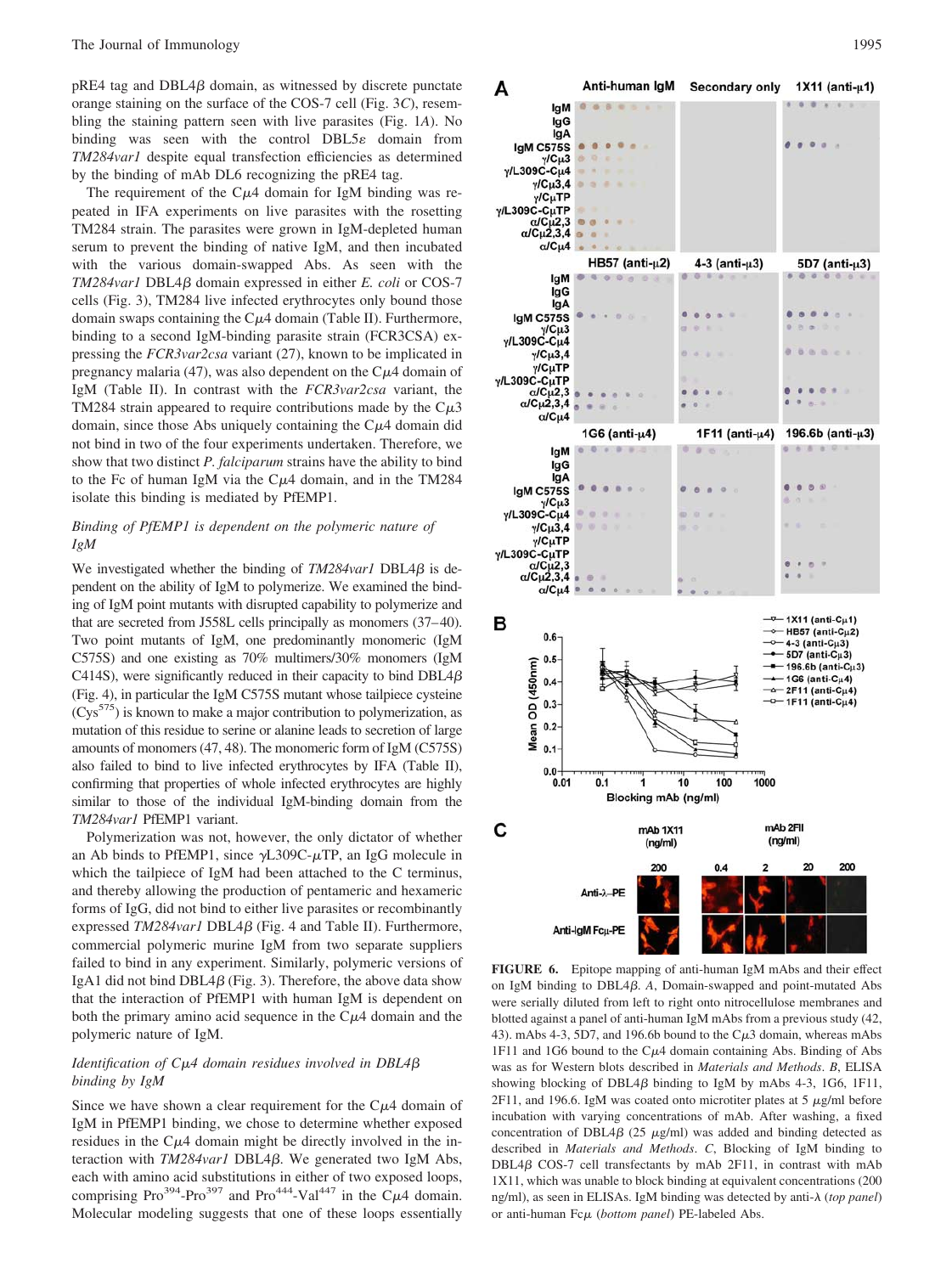Table III. *Binding of human IgM to infected erythrocytes of various* P. falciparum *isolates can be blocked by IgM Fc-specific mAbs<sup>a</sup>*

|                  | Parasite Isolate |         |         |        |        |  |
|------------------|------------------|---------|---------|--------|--------|--|
| mAb              | TM284            | FCR3CSA | $HB3R+$ | 202CSA | HB3CSA |  |
| No mAb           | 23, 43, 25       | 35, 20  | 15.48   | 34.28  | 48     |  |
| $1X11$ $(C\mu1)$ | 28, 36, 27       | 41, 21  | 16, 43  | 41, 39 | 49     |  |
| 4-3 $(C\mu 3)$   | 2, 0, 0          | 0, 1    | 0, 0    | 0, 0   | 0      |  |
| 1F11 $(C\mu4)$   | ND, 12, 4        | 11, 7   | 7.16    | 12, 15 | 18     |  |
| <b>NHS</b>       | ND, ND, ND       | ND, 22  | ND, 51  | 32, 36 | 45     |  |

*<sup>a</sup>* Data represent percentage of parasitized erythrocytes binding human IgM by IFA in the presence or absence of each mAb. NHS indicates normal human serum control. Data typical of numerous experiments are shown.

occupies the analogous position to the *Staphylococcus aureus* protein A binding site on human IgG, and for the streptococcal IgAbinding proteins (Sir22 and Arp4) on human IgA (49). Since mouse IgM (this study) and bovine IgM do not bind the PfEMP1 variants and parasite strains investigated herein (27), we also made amino acid alignments of  $C\mu$ 4 from different species and discovered that both mouse and bovine IgM differed from human IgM at two locations in the loops of interest (Fig. 5*A*). Therefore, we generated two human IgM mutants, termed PLSP394 –397LLPQ and NR445– 446HL, which, through replacement of Pro-Pro and Asn-Arg at positions 394 –397 and 445– 446, mimicked mouse IgM in these two exposed loops. Both mutations resulted in a complete loss of binding to  $DBL4\beta$  in ELISAs or IFAs (Fig. 5*B*) when used at equivalent concentrations to human IgM as determined by NIP-BSA-specific ELISAs (Fig. 5*C*). Intriguingly, these regions were also vital for the recognition of the  $C\mu$ 4-specific mAb 2F11 (Fig. 5*D*) that also blocked binding of IgM to DBL4 $\beta$ (Fig. 6, *B* and *C*) and to parasitized RBC (data not shown). Sizeexclusion chromatography revealed that both mutants ran predominantly as monomers when compared with either human IgM or the  $\gamma$ /L309C-C $\mu$ 4 mutant (Fig. 5*E*). Since it could be argued that the lack of binding by the two  $C\mu$ 4 domain mutants arose because they existed principally as monomers, we enriched for pentamers by concentrating numerous fast protein liquid chromatography fractions containing the pentameric peak. Again, no binding of PLSP394-397LLPQ and NR445-446HL to DBL4 $\beta$  was observed in IFAs with transfected COS-7 cells.

# *Binding of PfEMP1 to IgM can be blocked with mAbs to the C*-*4 domain*

To confirm the importance of the  $C\mu$ 4 domain to PfEMP1 binding, we epitope mapped a panel of anti-IgM mAbs (Fig. 6*A*), previously used to investigate B cell receptor activation (42, 43). All the mAbs recognized human IgM but did not bind IgG or IgA (Fig. 6*A*). Epitope mapping of a panel of domain-swapped Abs revealed that mAbs 5D7, 4-3, and 196.6b bound to the  $C\mu$ 3 domain, whereas mAbs 1F11, 1G6, and 2F11 (data not shown) bound to the C $\mu$ 4 domain. mAbs 1X11 and HB57 bind in the C $\mu$ 1 and C $\mu$ 2 domains, respectively (Fig. 6*A*), as observed previously and thereby they serve as useful negative controls (42, 43). Our finding that 5D7, 4-3, and 196.6b bind the  $C\mu$ 3 domain rather than possessing  $C\mu4$  specificity, as previously designated (42, 43), suggests that these mAbs may bind epitopes near the C terminus of the  $C\mu$ 3 domain, potentially lost during tryptic digestion of IgM in the former analysis.

Preliminary incubation of IgM with the anti- $C\mu$ 4 mAbs (mAbs 1F11, 2F11, 1G6) could inhibit IgM binding to  $DBL4\beta$  when used at concentrations as low as 20 ng/ml (Figs. 6, *B* and *C*). Intriguingly, two anti- $C\mu$ 3 mAbs (196.6b and 4-3) could also block binding of human IgM, although higher concentrations of 196.6b were required to achieve this effect than for 4-3, which consistently was the most inhibiting mAb (Figs.  $6B$  and  $7C$ ). Both the C $\mu$ 3-specific mAb 4-3 and the C $\mu$ 4-specific mAb 1F11 significantly blocked binding of IgM to infected erythrocytes from various IgM-binding parasite isolates, whereas the  $C\mu$ 1-specific mAb 1X11 did not (Table III). That mAb 1F11 was unable to completely inhibit IgM binding to infected erythrocytes when used at similar concentrations to mAb 4-3 fits with the known low affinity for IgM of this particular mAb (42, 43). These results indicate underlying similarity in the mechanism of IgM binding by multiple *P. falciparum* strains.



**FIGURE 7.** Development and disruption of pseudo-rosettes by  $C\mu$ 4specific mAbs. A, Binding of IgM, IgA1, or  $\alpha$ /C $\mu$ 4 Abs opsonized onto  $NIP$ -coated erythrocytes to  $DBL4\beta$ -transfected COS-7 cells assessed by pseudo-rosette formation. The results are normalized by expressing specific rosette formation as a percentage of that seen with erythrocytes coated with anti-NIP human IgM (Serotec) at  $100 \mu g/ml$ . *B*, The binding of Ab-coated erythrocytes to  $DBL4\beta$  transfectants (stained with acridine orange) to form rosettes (arrowed) were visualized by white light/fluorescence microscopy and a rosette defined as a DBL4ß-transfected COS-7 cell surrounded by five or more erythrocytes. *C*, IgM-coated erythrocytes incubated in the presence of serum or plasma to allow opsonization and activation of components of the classical complement pathway still formed rosettes with  $DBL4\beta$  transfectants. Incubation of erythrocytes opsonized with IgM and complement components to mAb 4-3 totally blocked rosette formation.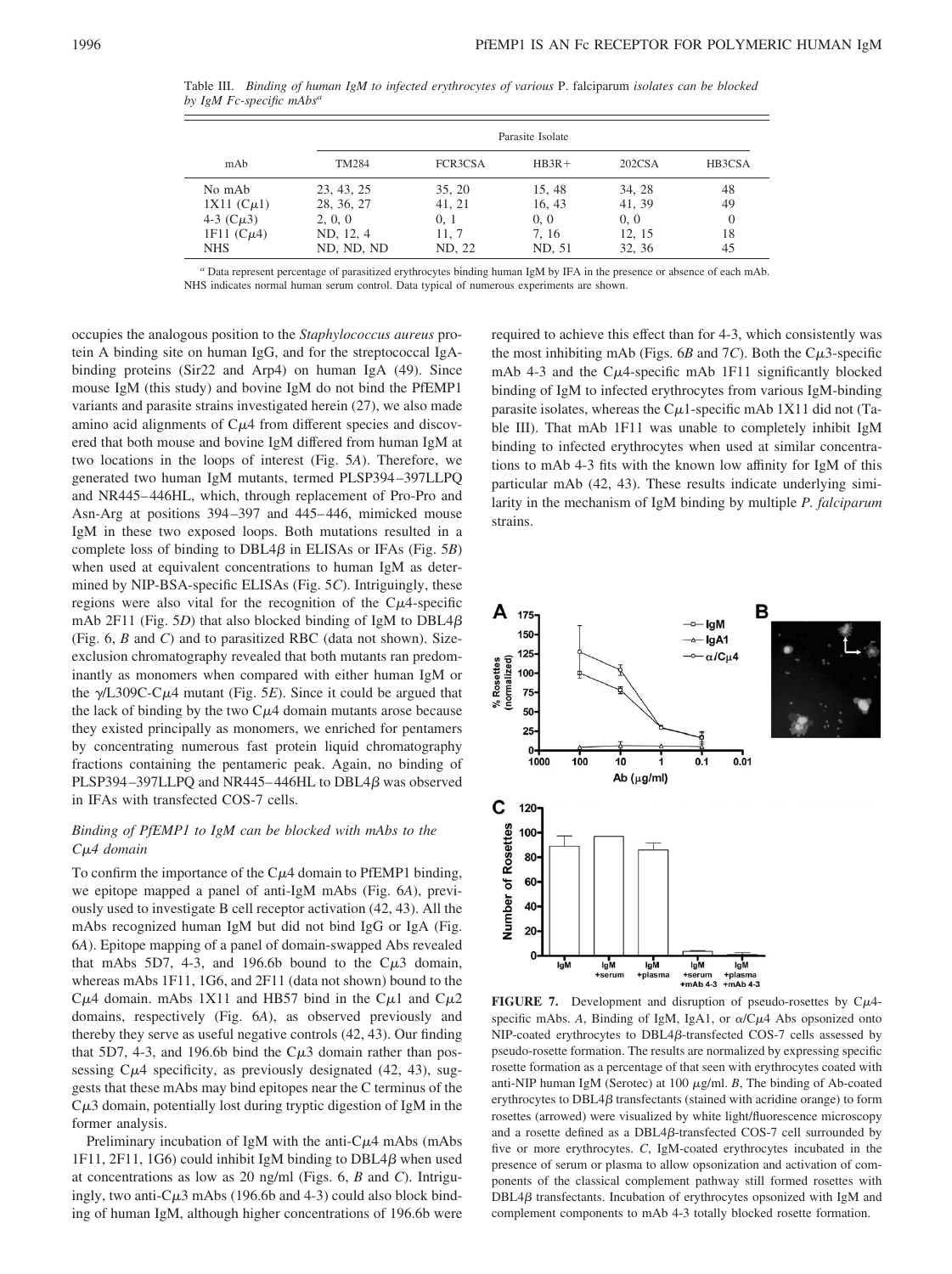## *Functional analysis of the C*-*4 domain interaction with DBL4β and the role of complement*

The ability of the  $\alpha$ /C $\mu$ 4 domain-swapped Ab to interact with  $DBL4\beta$ -transfected COS-7 cells was also assessed by pseudorosetting assays (Fig. 7). As expected, IgM or the  $\alpha$ /C $\mu$ 4 domain swap, when opsonized onto NIP-coated erythrocytes could rosette to  $DBL4\beta$ -expressing COS-7 cells with an affinity comparable to that of known Fc-FcR interactions (Figs. 7, *A* and *B*, arrows). A control dimeric IgA1 was unable to form rosettes with DBL4 $\beta$ -expressing COS-7 cells as expected. Intriguingly, IgM-opsonized erythrocytes that were incubated in serum or plasma as a source of complement or purified C1q (data not shown) were still capable of forming rosettes with  $DBL4\beta$ transfected COS-7 cells (Fig. 7*C*), allowing us to conclude that the presence of members of the classical pathway, deposited on and around IgM, do not occlude the binding site for  $DBL4\beta$  in the C $\mu$ 4 domain. As predicted from our IFA data, the C $\mu$ 3specific blocking mAb 4-3 completely inhibited rosette formation between IgM-coated erythrocytes and the  $DBL4\beta$ -expressing COS-7 cells, even in the presence of deposited complement components (Fig. 7*C*).

## **Discussion**

PfEMP1 is a multiligand receptor expressed on the surface of infected erythrocytes that is responsible for parasite virulence phenotypes in African children, such as rosetting, and sequestration to the placenta in women (30, 50). PfEMP1 is composed of cysteine-rich domains known as DBL domains that play a key role in malaria pathogenesis by mediating adhesion to human cells (51). Herein we have identified the PfEMP1 variant transcribed by rosetting parasites from the strain TM284 (encoded by the *TM284var1* gene) and show that a specific domain from this PfEMP1 variant (DBL4 $\beta$ ) binds to human IgM. We then used this *P. falciparum* IgM-binding protein as a tool to investigate the detailed mechanism of interaction between PfEMP1 and human IgM.

To analyze regions on IgM critical for the interaction with  $DBL4\beta$ , we employed domain-swapped Abs and point mutants (Fig. 2). As discussed previously (37, 38), these mutant proteins are unlikely to have undergone any gross structural aberrations, allowing conclusions to be drawn on the relative contributions of different domains and mutated residues of IgM to the binding of PfEMP1. Our results indicate that  $DBL4\beta$ , whether expressed in *E. coli* or when presented on the surface of mammalian cell lines, binds to the Fc portion of the IgM H chain, and requires the  $C\mu$ 4 domain (Figs. 3–5). The binding of PfEMP1 to IgM was crucially dependent on the polymeric nature of IgM, since both Fabs and monomeric versions of IgM failed to bind (Fig. 4). This finding is in agreement with previous work showing that IgM monomers do not increase the size of rosettes when added back to IgM-depleted serum (15). Although the affinity of an individual DBL domain for IgM may be low, the pentameric nature of IgM allows for an increased avidity, allowing significant cell-to-cell interactions as observed in our functional pseudo-rosetting assays using Igcoated erythrocytes and  $DBL4\beta$  expressed in COS-7 cells (Fig. 7).

Importantly, the above results with a single PfEMP1 domain were also mirrored in experiments using the domain-swapped Abs in IFAs with live infected erythrocytes of strains TM284 (rosetting) and FCR3CSA (CSA binding) (Table II). Furthermore, experiments using mAbs specific for different regions of the IgM H chain (Fig. 6) showed a similar pattern of inhibition of IgM-binding in five distinct parasite strains (two rosetting and three CSA binding) (Table III). This suggests that diverse parasite isolates expressing distinct PfEMP1 variants (this study and Ref. 27) all bind to the same (or similar) sites on the human IgM molecule. Given the diversity in different PfEMP1 domains implicated in IgM binding (outlined in detail in the *Introduction*), this homogeneity among strains in binding to a particular site on IgM is unexpected, and may indicate that this site plays an important role in the host-parasite interaction. It will also be important to determine whether the affinity for IgM seen by DBL domains from rosetting (non-CSA-binding) parasites is similar to that for DBL domains from nonrosetting (and CSAbinding) isolates. Future work should also address if there is a common IgM interaction site on these diverse *P. falciparum* DBL domains. Recent findings suggest that diverse  $DBL\beta$ -C2 domains from numerous isolates use an equivalent glycan-binding region when binding ICAM-1, implying a general model for how DBL domains evolve under dual selection for host receptor binding and immune evasion (52).

We were able to localize some of the amino acid residues within the IgM  $C\mu$ 4 domain that are of particular importance in PfEMP1 binding (Fig. 5), including the PNRV (residues 444 – 447) and PLSP (residues 394 –397) loops, predicted to lie on the surface of the  $C\mu4$  domain (Fig. 8). Intriguingly, the PNRV loop is homologous to regions on both IgG and IgA responsible for binding to bacterial Fc-binding proteins (49). Since natural selection has shaped the interaction of the Fc region of Abs with bacterial decoy proteins, the possibility exists that this area on IgM has also been selected for by parasitism (53). Given the overlapping nature of the binding sites in IgA-Fc for  $Fc\alpha RI$ (CD89) and bacterial IgA-binding proteins (41, 49, 54), it could be postulated that this region is important for IgM function, and that it is in some way beneficial for the infected erythrocyte to block it. Ongoing work in our laboratories has shown that those mAbs that inhibited binding to  $DBL4\beta$  also prevented binding of IgM to the Fc $\alpha/\mu$ R, suggesting that the binding site for the two ligands lie close to each other. However, the interaction with  $Fc\alpha/\mu R$  does require additional and unique contacts, since the  $\gamma$ /L309C-C $\mu$ 4 domain swap shown to bind to DBL4 $\beta$  in this study did not bind Fc $\alpha/\mu$ R; and mouse IgM, shown not to bind DBL4 $\beta$ , was capable of binding Fc $\alpha/\mu$ R (A. Ghumra, R. S. McIntosh, I. Sandlie, F.-E. Johansen, P. K. Mongini, and R. J. Pleass, unpublished data). Furthermore, the extracellular portion of the pIgR (free secretory component) previously shown to bind the Fc of IgM failed to prevent IgM binding to  $DBL4\beta$ . However, free secretory component did compete out binding of IgM to  $Fc\alpha/\mu R$ , supporting our notion that unique contacts are involved for binding of IgM to either  $Fc\alpha/\mu R$  or the pIgR (Ref. 40 and A. Ghumra, R. S. McIntosh, I. Sandlie, F.-E. Johansen, P. K. Mongini, and R. J. Pleass, unpublished data). Future experiments will address the ability of IgM bound to PfEMP1 to interact with functionally important host receptors for IgM, such as  $Fc\alpha/\mu R$  and the pIgR (3, 40).

Further work will also be needed to investigate the effect of IgM binding by PfEMP1 on the ability of IgM to activate complement. The possible involvement of complement in IgM binding and rosette formation is particularly intriguing given the evidence that complement receptor 1 (CR1) is a rosette formation receptor on uninfected erythrocytes (30), and CR1 interacts with *P. falciparum*-infected cells via its C3b binding sites (55). Existing data suggest that complement activation is not required for rosette formation because rosettes form normally in C3- and C4-deficient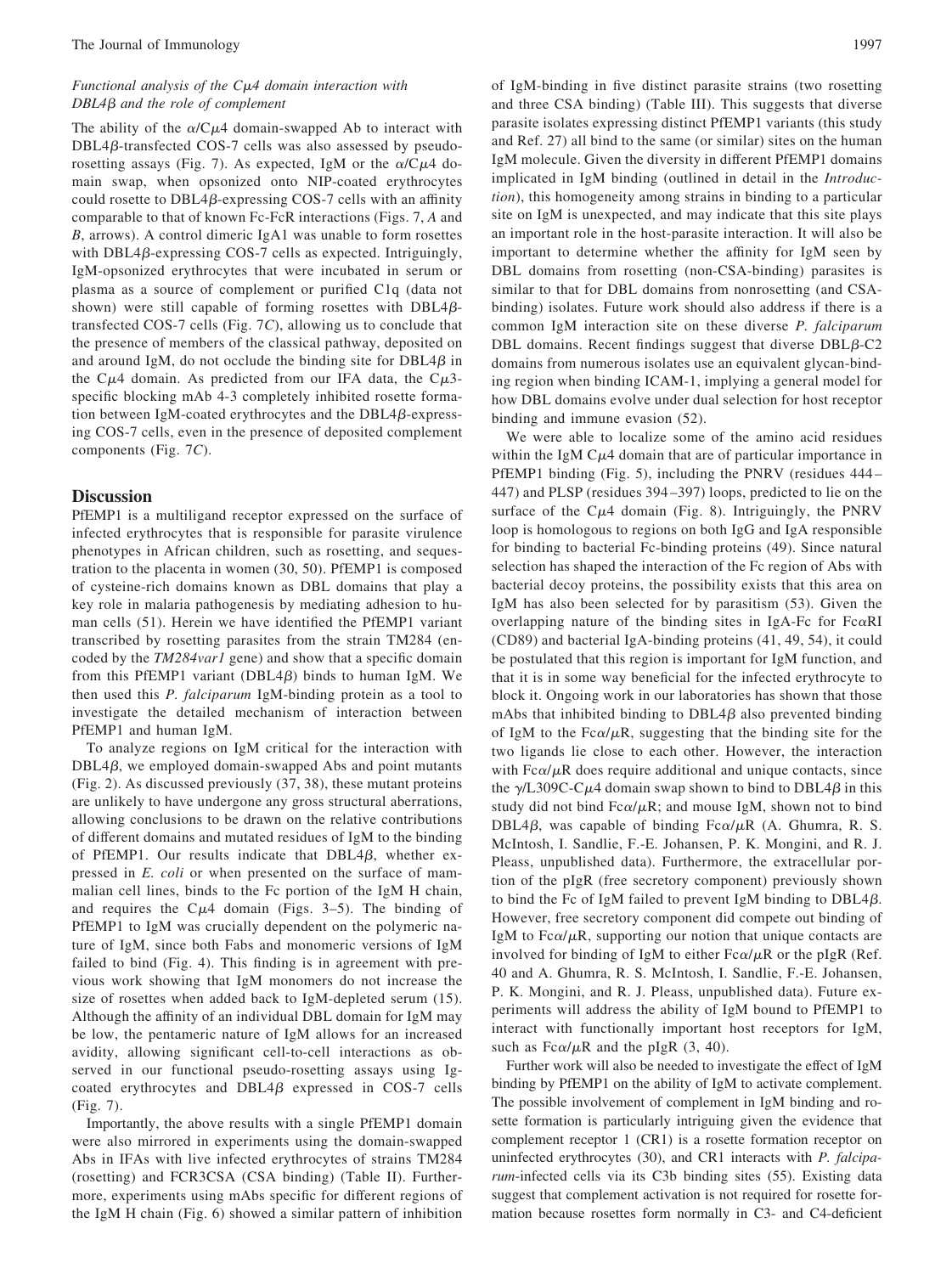

**FIGURE 8.** Molecular models of human IgM highlighting residues interacting with Fc-binding proteins. *A*, Model of human IgM (kindly provided by Professor Stephen Perkins, University College, University of London) annotating sites in the  $C\mu$ 4 domain involved in DBL4 $\beta$  (magenta) binding and sites in the  $C\mu 3$  domain important for interaction with C1q (turquoise) (2). *B*, Molecular model (generated by PyMOL) showing the two sides of IgM-Fc based on the known crystal structure of the analogous IgE-Fc (10OV.pdb) (62). Exposed highlighted residues Pro<sup>394</sup>-Pro<sup>397</sup> (orange) and  $Pro^{444}$ -Val<sup>447</sup> (red) in the C $\mu$ 4 domain have been shown to be involved in the interaction with  $DBL4\beta$ . The C-terminal tailpieces are omitted for clarity.

human sera (55). However, a role for other complement components in rosetting has not been excluded. C1q is a possible candidate for involvement in rosetting because it is known to bind to the  $C\mu$ 3 domain of IgM-Fc with high affinity (2), and it is also known to interact with CR1 (Fig. 8 and Ref. 56). We therefore investigated whether C1q influenced the interaction between IgM and PfEMP1 using pseudo-rosetting assays in which Ig-coated erythrocytes were incubated with COS-7 cells expressing the IgM-binding PfEMP1 domain DBL4 $\beta$  (Fig. 7). In these pseudo-rosetting assays, IgM would be bound to the erythrocyte in its "crab-like" formation, thus exposing the C1q binding sites in the  $C\mu$ 3 domain. Despite the presence of saturating levels of complement, it was clear that IgM could still interact with  $DBL4\beta$  (Fig. 7). However, the epitope on the Fc of IgM seen by the blocking mAbs (and presumably  $DBL4\beta$ ) is still exposed since these could completely block rosette formation even in the presence of saturating levels of complement. These findings allow us to postulate a number of structural explanations for how complement inactivation might be achieved by the infected erythrocyte for parasite-specific IgM. Recent structural models of the C1 complex have shown that both C1r and C1s, required for activation of the classical pathway, bind in the middle of the cone defined by the C1q stems, where they occupy a large area sitting over the  $C\mu$ 4 domains of IgM (57). It

#### 1998 PfEMP1 IS AN Fc RECEPTOR FOR POLYMERIC HUMAN IgM

is therefore possible that DBL4 $\beta$  bound to the C $\mu$ 4 domain of IgM may interfere with complement activation. An alternative and simpler explanation for the known complement resistance of infected erythrocytes is that parasite-specific IgM bound to the surface of the parasitized red cell undergoes a conformational change on binding pertinent DBL domains, which re-closes the C1q binding site in the  $C\mu 3$  domain, thereby blocking access to C1q. We are currently developing recombinant human IgM molecules with specificity for different DBL domains, including  $DBL4\beta$ , to investigate these possibilities. The tools described herein will be critical to such analyses.

Rosetting and placental parasite isolates may also bind nonspecific IgM to allow masking of critical PfEMP1 domains from the destructive action of specific Abs. However, we were unable to substantiate this hypothesis since  $DBL4\beta$ -specific IgG responses were not detectable in a cohort of immune Gambian plasma available to us  $(58)$ . However, the DBL4 $\beta$  domain described in this work was derived from TM284, a Thai isolate potentially expressing antigenically distinct PfEMP1 epitopes compared with Gambian parasites. It will be interesting to assess the effect of  $DBL4\beta$ specific antisera derived in immunization studies on IgM binding. The work herein focuses on IgM binding by PfEMP1; however, the experiments do also shed further light on a recent controversy over whether infected erythrocytes can also bind nonimmune IgG. Some previous reports suggest that IgM-binding *P. falciparum* strains can also bind IgG from normal human serum (14, 18, 26). However, we have consistently been unable to detect nonimmune IgG binding by any *P. falciparum* rosetting or CSA-binding strain using multiple different detection reagents (10, 17). Although only experiments using identical parasite lines used by others will completely rule out nonspecific IgG binding, the results herein indicate that IgM binding is determined both by specific amino acids within IgM and by the polymeric nature of normal IgM molecules. IgG did not bind to infected erythrocytes, even when an artificial polymeric form of IgG was tested (Table II and Fig. 4). The experiments that we conducted here with IgG/IgM domain-swapped Abs would not have been possible if *P. falciparum* did bind nonimmune IgG. One other controversy in the literature concerns the ability of IgM-binding strains to bind mouse IgM. We reported previously that mouse IgM does bind to the surface of infected erythrocytes (17); however, these experiments relied on the use of chloroquine to elute human IgM (derived from the parasite culture medium) from the surface of infected erythrocytes before incubation with mouse IgM. In the present study we used infected erythrocytes grown in human IgM-depleted serum and found that mouse IgM did not bind. It may be that the high concentrations of chloroquine used in our previous study had adverse effects on membrane function and gave misleading results.

In summary, we have demonstrated that PfEMP1 binds to the  $C\mu$ 4 domain of human IgM and that this mechanism is shared by diverse *P. falciparum* strains. These findings have allowed us to propose a possible mechanism by which PfEMP1 molecules may bind IgM and simultaneously interact with other serum proteins. Since PfEMP1 from both rosetting and placental isolates binds in the same region of IgM, specific inhibitors of the interaction may prove useful in diverse clinical settings.

## **Acknowledgments**

We thank Professor Tor Lea of the Institute of Immunology, Rikshospitalet, Oslo, Norway, for providing mAb 2F11, and Professor Paul Morgan and Drs. Jenny Woof and Melanie Lewis for useful discussions on complement assays. We also thank Kelly-Ann Vere for help with confocal microscopy and Drs. Karen Bunting and Jody Winter for assistance in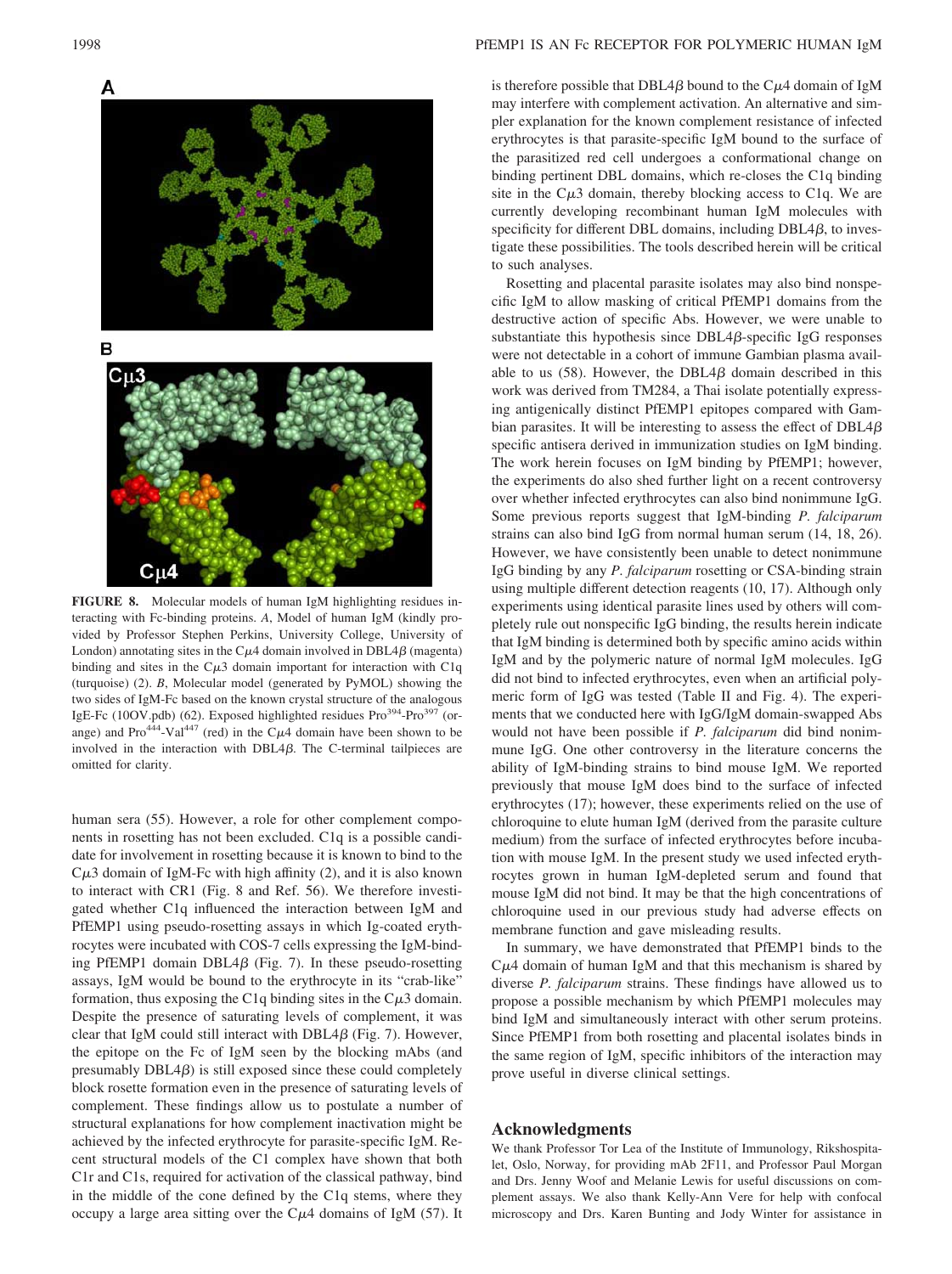expressing various DBL domains in *E. coli*. We also thank Professor Steve Perkins for kindly providing an  $\alpha$ -carbon trace of IgM.

#### **Disclosures**

The authors have no financial conflicts of interest.

#### **References**

- 1. Burton, D. R. 1987. Structure and function of antibodies. In *Molecular Genetics of Immunoglobulin*. F. Calabi and M. S. Neuberger, eds. Elsevier Science (Biomedical Division), Amsterdam, pp. 1-49.
- 2. Perkins, S. J., A. S. Nealis, B. J. Sutton, and A. Feinstein. 1991. Solution structure of human and mouse immunoglobulin M by synchrotron X-ray scattering and molecular graphics modelling: a possible mechanism for complement activation. *J. Mol. Biol.* 221: 1345–1366.
- 3. Shibuya, A., N. Sakamoto, Y. Shimizu, K. Shibuya, M. Osawa, T. Hiroyama, H. J. Eyre, G. R. Sutherland, Y. Endo, T. Fujita, et al. 2000. Fca/ $\mu$  receptor mediates endocytosis of IgM-coated microbes. Nat. Immunol. 1: 441-446.
- 4. Sakamoto, N., K. Shibuya, Y. Shimizu, K. Yotsumoto, T. Miyabayashi, S. Sakano, T. Tsuji, E. Nakayama, H. Nakauchi, and A. Shibuya. 2001. A novel Fc receptor for IgA and IgM is expressed on both hematopoietic and non-hematopoietic tissues. *Eur. J. Immunol.* 31: 1310 –1316.
- 5. Cho, Y., K. Usui, S. Honda, S. Tahara-Hanaoka, K. Shibuya, and A. Shibuya. 2006. Molecular characteristics of IgA and IgM Fc binding to the Fc $\alpha/\mu$ R. *Biochem. Biophys. Res. Commun.* 345: 474 – 478.
- 6. Harte, P. G., A. Cooke, and J. H. Playfair. 1983. Specific monoclonal IgM is a potent adjuvant in murine malaria vaccination. *Nature* 302: 256 –258.
- 7. Couper, K. N., R. S. Phillips, F. Brombacher, and J. Alexander. 2005. Parasitespecific IgM plays a significant role in the protective immune response to asexual erythrocytic stage *Plasmodium chabaudi* AS infection. *Parasite Immunol.* 27: 171–180.
- 8. Ochsenbein, A. F., F. Fehr, C. Lutz, M. Suter, F. Brombacher, H. Hengartner, and R. M. Zinkernagel. 1999. Control of early viral and bacterial distribution and disease by natural antibodies. *Science* 286: 2156 –2159.
- 9. Boes, M., A. P. Prodeus, T. Schmidt, M. C. Carroll, and J. Chen. 1998. A critical role of natural immunoglobulin M in immediate defense against systemic bacterial infection. *J. Exp. Med.* 188: 2381–2386.
- 10. Rowe, J. A., J. Shafi, O. K. Kai, K. Marsh, and A. Raza. 2002. Non-immune IgM, but not IgG binds to the surface of *Plasmodium falciparum*-infected erythrocytes and correlates with rosetting and severe malaria. *Am. J. Trop. Med. Hyg.* 66: 692– 699.
- 11. Carlson, J., H. Helmby, A. V. Hill, D. Brewster, B. M. Greenwood, and M. Wahlgren. 1990. Human cerebral malaria: association with erythrocyte rosetting and lack of anti-rosetting antibodies. *Lancet* 336: 1457–1460.
- 12. Rowe, J. A., J. Obeiro, C. I. Newbold, and K. Marsh. 1995. *Plasmodium falciparum* rosetting is associated with malaria severity in Kenya. *Infect. Immun.* 63: 2323–2326.
- 13. Clough, B., F. A. Atilola, J. Black, and G. Pasvol. 1998. *Plasmodium falciparum*: the importance of IgM in the rosetting of parasite-infected erythrocytes. *Exp. Parasitol.* 89: 129 –132.
- 14. Scholander, C., C. J. Treutiger, K. Hultenby, and M. Wahlgren. 1996. Novel fibrillar structure confers adhesive property to malaria-infected erythrocytes. *Nat. Med.* 2: 204 –208.
- 15. Somner, E. A., J. Black, and G. Pasvol. 2000. Multiple human serum components act as bridging molecules in rosette formation by *Plasmodium falciparum*-infected erythrocytes. *Blood* 95: 674 – 682.
- 16. Treutiger, C. J., C. Scholander, J. Carlson, K. P. McAdam, J. G. Raynes, L. Falksveden, and M. Wahlgren. 1999. Rouleaux-forming serum proteins are involved in the rosetting of *Plasmodium falciparum*-infected erythrocytes. *Exp. Parasitol.* 93: 215–224.
- 17. Creasey, A. M., T. Staalsoe, A. Raza, D. E. Arnot, and J. A. Rowe. 2003. Nonspecific immunoglobulin M binding and chondroitin sulfate A binding are linked phenotypes of *Plasmodium falciparum* isolates implicated in malaria during pregnancy. *Infect. Immun.* 71: 4767– 4771.
- 18. Rasti, N., F. Namusoke, A. Chêne, Q. Chen, T. Staalsoe, M. Q. Klinkert, F. Mirembe, F. Kironde, and M. Wahlgren. 2006. Non-immune immunoglobulin binding and multiple adhesion characterize *Plasmodium falciparum*-infected erythrocytes of placental origin. *Proc. Natl. Acad. Sci. USA* 103: 13795–13800.
- 19. Nezlin, R., and V. Ghetie. 2004. Interactions of immunoglobulins outside the antigen-combining site. *Adv. Immunol.* 82: 155–215.
- 20. Baruch, D. I., B. L. Pasloske, H. B. Singh, X. Bi, X. C. Ma, M. Feldman, T. F. Taraschi, and R. J. Howard. 1995. Cloning the *P. falciparum* gene encoding PfEMP1, a malarial variant antigen and adherence receptor on the surface of parasitized human erythrocytes. *Cell* 82: 77– 87.
- 21. Smith, J. D., C. E. Chitnis, A. G. Craig, D. J. Roberts, D. E. Hudson-Taylor, D. S. Peterson, R. Pinches, C. I. Newbold, and L. H. Miller. 1995. Switches in expression of *Plasmodium falciparum* var genes correlate with changes in antigenic and cytoadherent phenotypes of infected erythrocytes. *Cell* 82: 101–110.
- 22. Kyes, S. A., S. M. Kraemer, and J. D. Smith. 2007. Antigenic variation in *Plasmodium falciparum*: gene organization and regulation of the *var* multigene family. *Eukaryot. Cell* 6: 1511–1520.
- 23. Gardner, M. J., N. Hall, E. Fung, O. White, M. Berriman, R. W. Hyman, J. M. Carlton, A. Pain, K. E. Nelson, S. Bowman, et al. 2002. Genome sequence of the human malaria parasite *Plasmodium falciparum*. *Nature* 419: 498 –511.
- 24. Smith, J. D., G. Subramanian, B. Gamain, D. I. Baruch, and L. H. Miller. 2000. Classification of adhesive domains in the *Plasmodium falciparum* erythrocyte membrane protein 1 family. *Mol. Biochem. Parasitol.* 110: 293–310.
- 25. Chen, Q., A. Heddini, A. Barragan, V. Fernandez, S. F. Pearce, and M. Wahlgren. 2000. The semi-conserved head structure of *Plasmodium falciparum* erythrocyte membrane protein 1 mediates binding to multiple independent host receptors. *J. Exp. Med.* 192: 1–10.
- 26. Flick, K., C. Scholander, Q. Chen, V. Fernandez, B. Pouvelle, J. Gysin, and M. Wahlgren. 2001. Role of nonimmune IgG bound to PfEMP1 in placental malaria. *Science* 293: 2098 –2100.
- 27. Semblat, J. P., A. Raza, S. A. Kyes, and J. A. Rowe. 2006. Identification of *Plasmodium falciparum* var1CSA and var2CSA domains that bind IgM natural antibodies. *Mol. Biochem. Parasitol.* 146: 192–197.
- 28. Rowe, J. A., A. R. Berendt, K. Marsh, and C. I. Newbold. 1994. *Plasmodium falciparum*: a family of sulphated glycoconjugates disrupts erythrocyte rosettes. *Exp. Parasitol.* 79: 506 –516.
- 29. Carlson, J., and M. Wahlgren. 1992. *Plasmodium falciparum* erythrocyte rosetting is mediated by promiscuous lectin-like interactions. *J. Exp. Med.* 176: 1311–1317.
- 30. Rowe, J. A., J. M. Moulds, C. I. Newbold, and L. H. Miller. 1997. *P. falciparum* rosetting mediated by a parasite-variant erythrocyte membrane protein and complement-receptor 1. *Nature* 388: 292–295.
- 31. Kyes, S. A., R. Pinches, and C. I. Newbold. 2000. A simple RNA analysis method shows *var* and *rif* multigene family expression patterns in *Plasmodium falciparum*. *Mol. Biochem. Parasitol.* 105: 311–315.
- 32. Taylor, H. M., S. A. Kyes, D. Harris, N. Kriek, and C. I. Newbold. 2000. A study of *var* gene transcription in vitro using universal *var* gene primers. *Mol. Biochem. Parasitol.* 105: 12–23.
- 33. Kyriacou, H. M., G. N. Stone, R. J. Challis, A. Raza, K. E. Lyke, M. A. Thera, A. K. Koné, O. K. Doumbo, C. V. Plowe, and J. A. Rowe. 2006. Differential var gene transcription in *Plasmodium falciparum* isolates from patients with cerebral malaria compared to hyperparasitaemia. *Mol. Biochem. Parasitol.* 150: 211–218.
- 34. Cohen, G. H., W. C. Wilcox, D. L. Sodora, D. Long, J. Z. Levin, and R. J. Eisenberg. 1988. Expression of herpes simplex virus type 1 glycoprotein D deletion mutants in mammalian cells. *J. Virol.* 62: 1932–1940.
- 35. Chitnis, C. E., and L. H. Miller. 1994. Identification of the erythrocyte binding domains of *Plasmodium vivax* and *Plasmodium knowlesi* proteins involved in erythrocyte invasion. *J. Exp. Med.* 180: 497–506.
- 36. Singh, S. K., A. P. Singh, S. Pandey, S. S. Yazdani, C. E. Chitnis, and A. Sharma. 2003. Definition of structural elements in *Plasmodium vivax* and *P. knowlesi* Duffy-binding domains necessary for erythrocyte invasion. *Biochem. J.* 374: 193–198.
- 37. Sørensen, V., I. B. Rasmussen, L. Norderhaug, I. Natvig, T. E. Michaelsen, and I. Sandlie. 1996. Effect of the IgM and IgA secretory tailpieces on polymerization and secretion of IgM and IgG. *J. Immunol.* 156: 2858 –2865.
- 38. Sørensen, V., V. Sundvold, T. E. Michaelsen, and I. Sandlie. 1999. Polymerization of IgA and IgM: roles of Cys309/Cys414 and the secretory tailpiece. *J. Immunol.* 162: 3448 –3455.
- 39. Sørensen, V., I. B. Rasmussen, V. Sundvold, T. E. Michaelsen, and I. Sandlie. 2000. Structural requirements for incorporation of J chain into human IgM and IgA. *Int. Immunol.* 12: 19 –27.
- 40. Braathen, R., V. Sorensen, P. Brandtzaeg, I. Sandlie, and F. E. Johansen. 2002. The carboxyl-terminal domains of IgA and IgM direct isotype-specific polymerization and interaction with the polymeric immunoglobulin receptor. *J. Biol. Chem.* 277: 42755– 42762.
- 41. Pleass, R. J., J. I. Dunlop, C. M. Anderson, and J. M. Woof. 1999. Identification of residues in the CH2/CH3 domain interface of IgA essential for interaction with the human Fcα receptor (FcαR) CD89. *J. Biol. Chem.* 274: 23508-23514.
- 42. Rudich, S. M., R. Winchester, and P. K. Mongini. 1985. Human B-cell activation: evidence for diverse signals provided by various monoclonal anti-IgM antibodies. *J. Exp. Med.* 162: 1236 –1255.
- 43. Rudich, S. M., E. Mihaesco, R. Winchester, and P. K. Mongini. 1987. Analysis of the domain specificity of various murine anti-human IgM monoclonal antibodies differing in human B-lymphocyte signaling activity. *Mol. Immunol.* 24: 809 – 820.
- 44. Duffy, M. F., G. V. Brown, W. Basuki, E. O. Krejany, R. Noviyanti, A. F. Cowman, and J. C. Reeder. 2002. Transcription of multiple var genes by individual, trophozoite-stage *Plasmodium falciparum* cells expressing a chondroitin-sulphate A binding phenotype. *Mol. Microbiol.* 43: 1285–1293.
- 45. Kaestli, M., I. A. Cockburn, A. Cortés, K. Baea, J. A. Rowe, and H. P. Beck. 2006. Virulence of malaria is associated with differential expression of *Plasmodium falciparum* var gene subgroups in a case-control study. *J. Infect. Dis.* 193: 1567–1574.
- 46. Jensen, A. T., P. Magistrado, S. Sharp, L. Joergensen, T. Lavstsen, A. Chiucchiuini, A. Salanti, L. S. Vestergaard, J. P. Lusingu, R. Hermsen, et al. 2004. *Plasmodium falciparum* associated with severe childhood malaria preferentially expresses PfEMP1 encoded by group A var genes. *J. Exp. Med.* 199: 1179 –1190.
- 47. Davis, A. C., C. Collins, M. I. Yoshimura, G. D'Agostaro, and M. J. Shulman. 1989. Mutations of the mouse mu H chain which prevent polymer assembly. *J. Immunol.* 143: 1352–1357.
- 48. Sitia, R., M. Neuberger, C. Alberini, P. Bet, A. Fra, G. Valetti, C. Williams, and C. Milstein. 1990. Developmental regulation of IgM secretion: the role of the carboxy-terminal cysteine. *Cell* 60: 781–790.
- 49. Pleass, R. J., T. Areschoug, G. Lindahl, and J. M. Woof. 2001. Streptococcal IgA-binding proteins bind in the C $\alpha$ 2-C $\alpha$ 3 interdomain region and inhibit binding of IgA to human CD89. *J. Biol. Chem.* 276: 8197– 8204.
- 50. Rowe, J. A., and S. A. Kyes. 2004. The role of *Plasmodium falciparum* var genes in malaria in pregnancy. *Mol. Microbiol.* 53: 1011–1019.